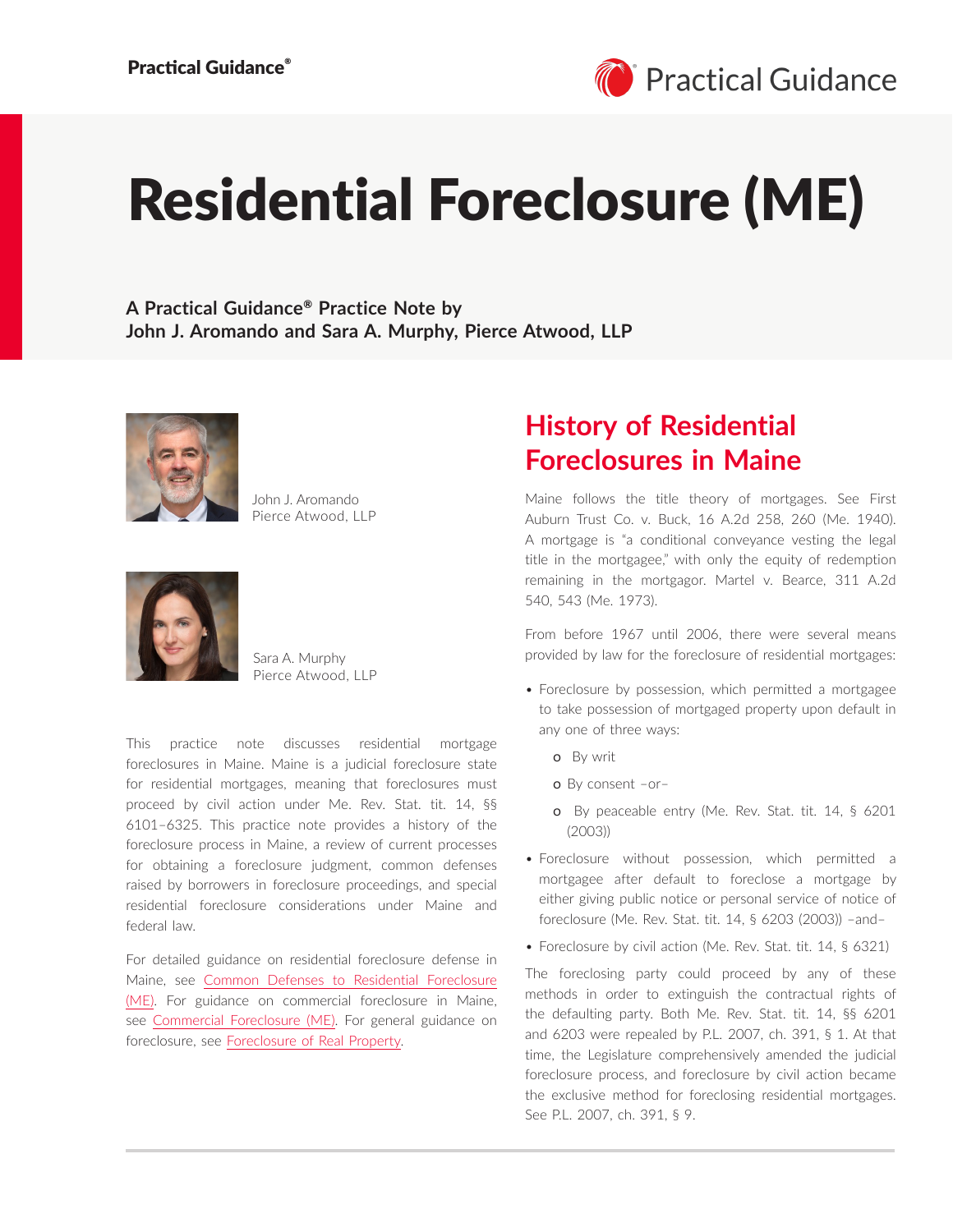The Legislature's intervention was driven by the financial crisis of the late 2000s, which caused trial courts in Maine to experience "unprecedented rates of foreclosures, particularly in those loans held by national lenders." See State of Me. Judicial Branch, [Report of the Judicial Branch](http://www.courts.state.me.us/rules_forms_fees/fdc_report0609.pdf)  [Comm. on Foreclosure Diversion](http://www.courts.state.me.us/rules_forms_fees/fdc_report0609.pdf) at 7, 18, n.1 (2009). Since then, the Maine Supreme Judicial Court sitting as the Law Court (Law Court) has developed a substantial body of case law addressing all aspects of residential foreclosure litigation in Maine. These decisions have created significant, though not insurmountable, hurdles to obtaining foreclosure judgments, even when a borrower has admittedly defaulted on the loan. The traps for the unwary, if not approached cautiously and with extreme precision, may lead to a borrower obtaining the mortgaged property free and clear from any rightful lien the lender may have, in addition to the lender paying the borrower's attorney's fees.

# **Initial Steps and Considerations**

In Chase Home Finance LLC v. Higgins, 985 A.2d 508, 510–11 (Me. 2009), the Law Court listed the elements necessary for a plaintiff to prove in order to obtain a foreclosure judgment:

- The existence of the mortgage, including the book and page number of the mortgage, and an adequate description of the mortgaged premises, including the street address, if any (Me. Rev. Stat. tit. 14, § 6321)
- Properly presented proof of ownership of the mortgage note and the mortgage, including all assignments and endorsements of the note and the mortgage (Me. Rev. Stat. tit. 14, § 6321)
- A breach of condition in the mortgage (Me. Rev. Stat. tit. 14, § 6322)
- The amount due on the mortgage note, including any reasonable attorney's fees and court costs (Me. Rev. Stat. tit. 14, § 6111(1-A))
- The order of priority and any amounts that may be due to other parties in interest, including any public utility easements (Me. Rev. Stat. tit. 14, § 6322)
- Evidence of properly served notice of default and the mortgagor's right to cure in compliance with statutory requirements (Me. Rev. Stat. tit. 14, § 6111)
- After January 1, 2010, proof of completed mediation (or waiver or default of mediation), when required, pursuant to the statewide foreclosure mediation program rules (Me. Rev. Stat. tit. 14, § 6321-A) –and–

• If the homeowner has not appeared in the proceeding, a statement, with a supporting affidavit, of whether or not the defendant is in military service in accordance with the Servicemembers Civil Relief Act (50 U.S.C. § 521)

This section addresses these elements, as well as the corresponding court procedures necessary to successfully litigate a foreclosure action.

# **Breach of Condition in a Mortgage**

The mortgagee must prove that the mortgagor breached a condition or term that is set out in the mortgage document. The circumstances of the breach will be described in the mortgage document, and the breach will most often be missing a payment due on the note. Me. Rev. Stat. tit. 14, § 6321; see Johnson v. McNeil, 800 A.2d 702 (Me. 2002).

# **Notice of Default and the Mortgagor's Right to Cure**

Perhaps the most problematic element of obtaining a foreclosure judgment is the notice of default and a mortgagor's right to cure. Before commencing a foreclosure action against a residential property that serves as the mortgagor's primary residence, the mortgagee must send written notice to the mortgagor and any cosigner informing them of the default and of their right to cure the default by making full payment of the amounts owed without acceleration. Me. Rev. Stat. tit. 14, § 6111(1). The content of the notice must include the following:

- The mortgagor's right to cure the default as provided in Me. Rev. Stat. tit. 14, § 6111(1)
- An itemization of all past due amounts causing the loan to be in default and the total amount due to cure the default
- An itemization of any other charges that must be paid to cure the default
- A statement that the mortgagor may have options available other than foreclosure; that the mortgagor may discuss available options with the mortgagee, the mortgage servicer, or a counselor approved by the U.S. Department of Housing and Urban Development (HUD); and that the mortgagor is encouraged to explore available options prior to the end of the right-to-cure period
- The address, telephone number, and other contact information for persons having authority to modify a mortgage loan with the mortgagor to avoid foreclosure, including, but not limited to, the mortgagee, the mortgage servicer, and any other agent of the mortgagee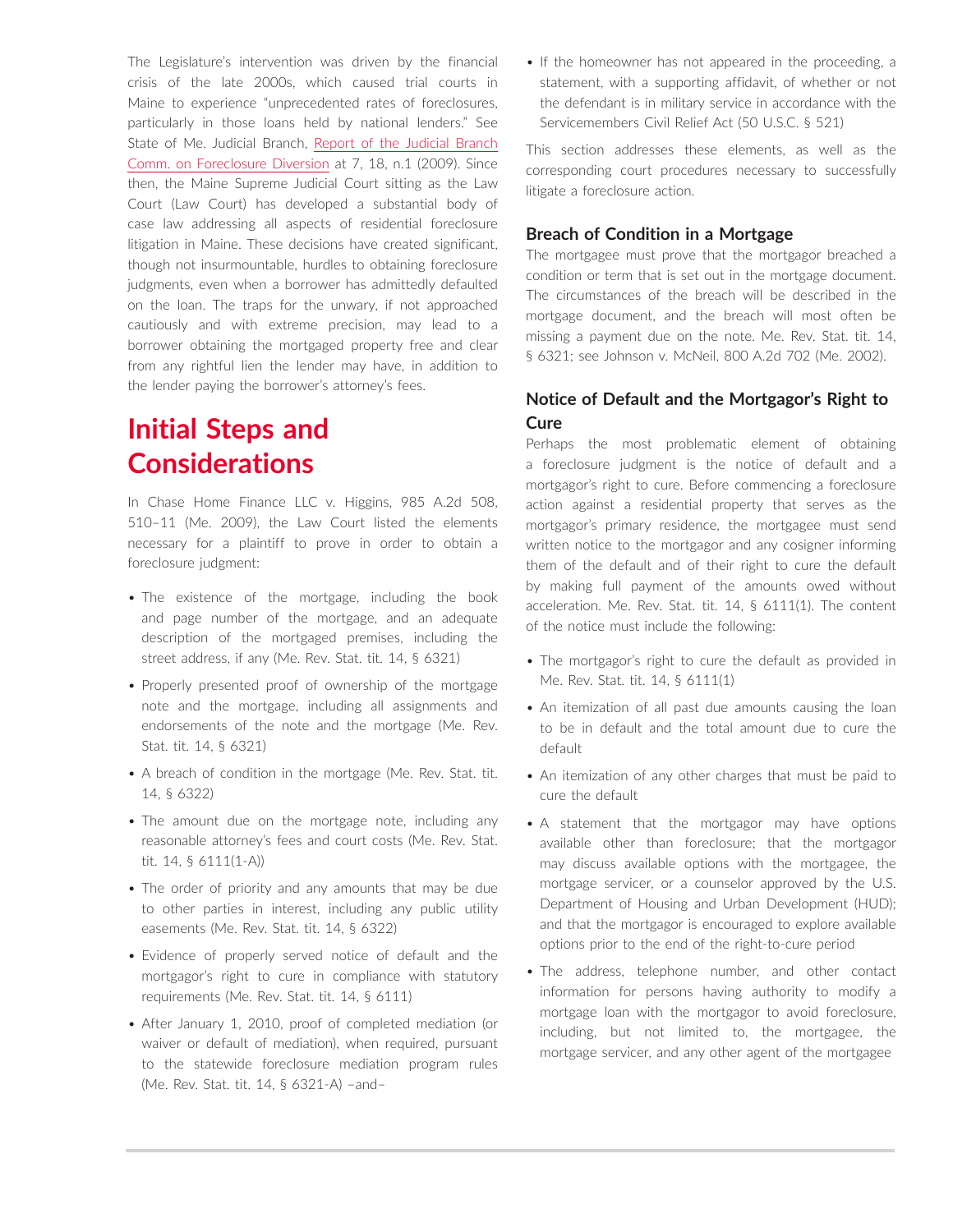- The name, address, telephone number, and other contact information for all counseling agencies approved by the U.S. HUD operating to assist mortgagors in the state to avoid foreclosure
- Where mediation is available, a statement that a mortgagor may request mediation to explore options for avoiding foreclosure judgment –and–
- A statement that the total amount due does not include any amounts that become due after the date of the notice

Id. The notice requirement codified in Section 6111 is only triggered when three conditions are met: "(1) the mortgage is on a residential property; (2) the property is the mortgagor's primary residence; and (3) the mortgage secures a loan used for personal, family, or household use." Bordetsky v. JAK Realty Trust, 157 A.3d 233, 237 (Me. 2017). The notice freezes any amounts that may come due; thus, the amount stated in the notice of default must be the "precise amount" that the mortgagor must pay during the right-to-cure period. JPMorgan Chase Bank, N.A. v. Lowell, 156 A.3d 727, 733 (Me. 2017) (citing Bank of Am. v. Greenleaf, 96 A.3d 700, 711–12 (Me. 2014)).

The notice does not need to come from the mortgagee directly—the mortgagee may delegate this task to a loan servicer or someone else acting as the mortgagee's agent. Wilmington Savings Fund Soc'y v. Needham, 204 A.3d 1277, 1282 (Me. 2019); see also United States Bank Trust, N.A. v. Jones, 330 F. Supp. 3d 530, 536–37 (D. Me. June 26, 2018).

The mortgagee or its agent must send the notice by both certified mail, return receipt requested, and first-class mail. Me. Rev. Stat. tit. 14, § 6111(2-A)(A). The effective date of the notice as given to the mortgagor is the sooner of (1) "the date the mortgagor or cosigner signs the receipt or, if the notice is undeliverable, the date the post office last attempts to deliver it  $\dots$ ; and (2) the date the mortgagor or consigner receives the notice" by ordinary first-class mail. Me. Rev. Stat. tit. 14, § 6111(2-A)(B). Moreover, within three days of providing this notice, the mortgagee must file information with the Maine Bureau of Consumer Credit Protection including "(A) The name and address of the mortgagor and the date the written notice . . . was mailed to the mortgagor and the address to which the notice was sent; (B) The address, telephone number and other contact information for persons having authority to modify a mortgage loan with the mortgagor to avoid foreclosure, including, but not limited to, the mortgagee, the mortgage servicer and an agent of the mortgagee; and (C) Other information, as permitted by state and federal law, requested of the mortgagor by the Bureau of Consumer Credit Protection." Me. Rev. Stat. tit. 14, § 6111(3-A).

The mortgagee may not commence a foreclosure action until at least 35 days after the notice of default and right to cure is provided to the mortgagor. See Bordetsky, 157 A.3d at 236–37. If the mortgagor tenders payment before the right-to-cure period expires, the mortgage is treated as having never been in default. Me. Rev. Stat. tit. 14, § 6111(1).

Strict compliance with Section 6111 is required; the consequences for failing to comply are nothing less than draconian. Failure to send a notice of default compliant with Section 6111 results in a dismissal of the foreclosure action on the merits. The dismissal is therefore a valid final judgment for purposes of res judicata, precluding the mortgagee from later asserting any rights to the property. In those circumstances, the "note and mortgage are unenforceable and [the mortgagors] hold title to their property free and clear of the Bank's mortgage encumbrance." Pushard v. Bank of Am., N.A., 175 A.3d 103, 115–16 (Me. 2017) (citing Fannie Mae v. Deschaine, 170 A.3d 230, 236 (Me. 2017), as revised (Dec. 7, 2017)). In other words, even a de minimis error in the notice of default may result in a free home for the mortgagor.

# **Commencement of the Foreclosure Action**

After a breach of condition and 35 days after providing notice to the mortgagor under Section 6111, the mortgagee or any person claiming under the mortgagee may file a foreclosure complaint in the superior or district court of the county where the mortgaged property is located. Me. Rev. Stat. tit. 14, § 6321. Consistent with the Maine Rules of Civil Procedure, a copy of the complaint and summons must then be served on the mortgagor and all parties in interest. Id.

A foreclosure complaint must include the following:

- A certification of proof of ownership of the mortgage note
- Allegations of all assignments and endorsements of the mortgage note and mortgage
- A certification that all steps mandated by law to provide notice to the mortgagor pursuant to Me. Rev. Stat. tit. 14, § 6111 were strictly performed
- Specific allegations of the plaintiff's claim by mortgage on the real estate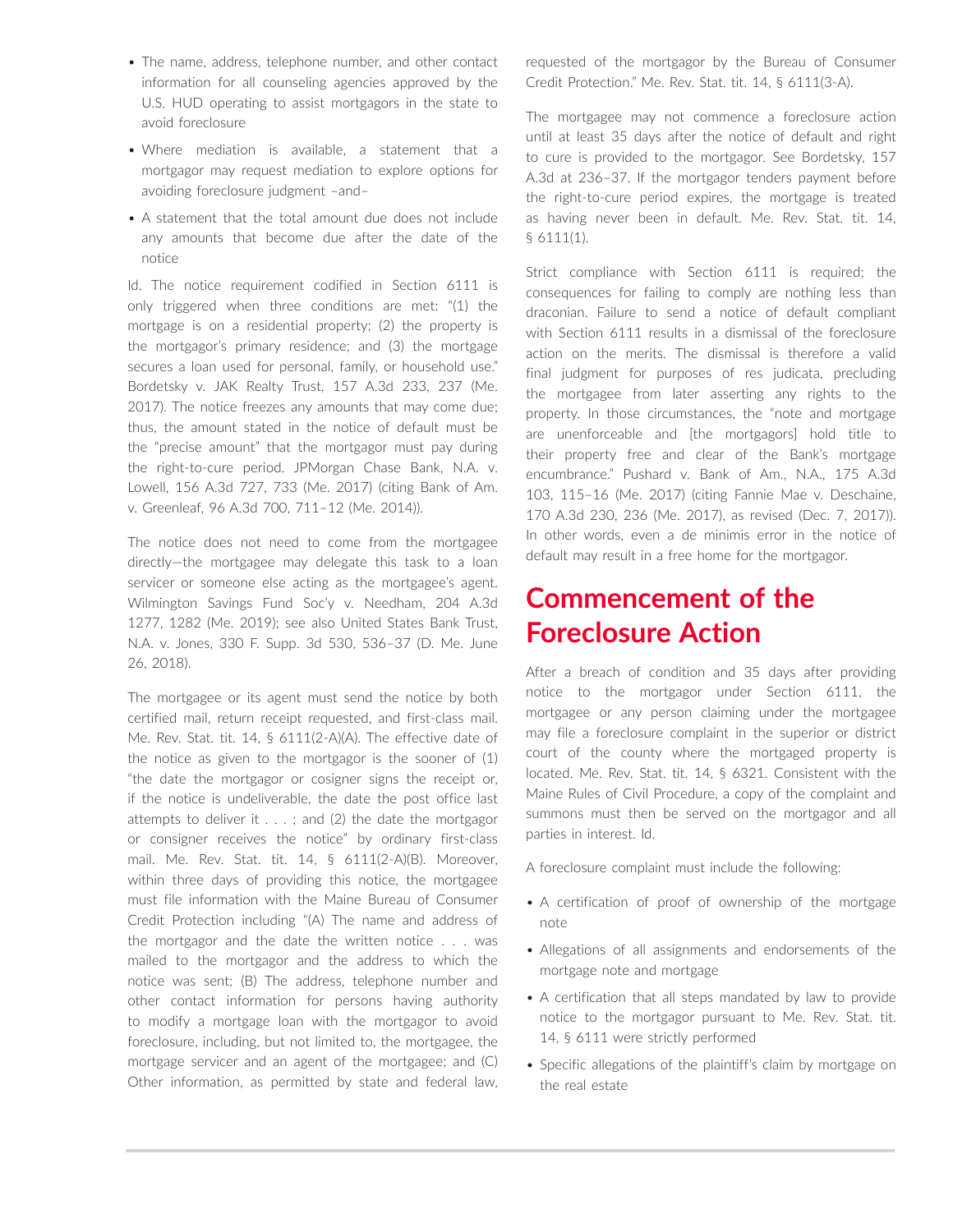- On the first page of the complaint, a specific description of the mortgaged premises, including the street address, if any
- The book and page number of the mortgage as recorded in the registry, if any
- The existence of public utility easements, if any, that were recorded subsequent to the mortgage and prior to the commencement of the foreclosure proceeding and without mortgagee consent
- The amount due on the mortgage
- The mortgage condition breached by the mortgagor and–
- A demand for foreclosure and sale

Me. Rev. Stat. tit. 14, § 6321. "Certification of proof of ownership" of the note, id., "requires only that a foreclosure plaintiff identify the owner or economic beneficiary and, if it is not itself the owner, prove that it has power to enforce the note." U.S. Bank, Nat. Ass'n v. Thomes, 69 A.3d 411, 414–15 (Me. 2013) (quoting Bank of Am. v. Cloutier, 61 A.3d 1242, 1247 (Me. 2013)). Thus, under Maine's Uniform Commercial Code, the party in possession of the note endorsed in blank is entitled to enforce it as the holder of a negotiable instrument. See Me. Rev. Stat. tit. 11, § 1-1201; Cloutier, 61 A.3d at 1246.

Within 10 days of filing the complaint with the court, the mortgagee must provide a copy of the clerk's certificate or a copy of the complaint to the municipal tax assessor of the municipality where the mortgaged land is located. This document must state, immediately after the title, the address of the premises and the book and page number of the mortgage. Failure to provide such notice, however, does not affect the validity of a foreclosure sale. Me. Rev. Stat. tit. 14, § 6321.

Within 60 days of filing the complaint with the court, the mortgagee must "record a copy of the complaint or a clerk's certificate of the filing of the complaint in each registry of deeds in which the mortgage deed is or by law ought to be recorded and such a recording thereafter constitutes record notice of commencement of foreclosure." Me. Rev. Stat. tit. 14, § 6321. If using a clerk's certificate, it must bear the title "Clerk's Certificate of Foreclosure" and prominently state the street address of the mortgaged premises immediately after that title, in addition to the book and page number of the mortgage. Id.

After filing the foreclosure complaint, the parties may stay the proceedings to allow the mortgagor to bring the mortgage payments up to date, so long as the mortgagee and mortgagor enter into an agreement to allow that result. "If the mortgagor does not make payments according to the agreement, the mortgagee may, after notice to the mortgagor, resume the foreclosure process at the point at which it was stayed." Me. Rev. Stat. tit. 14, § 6321.

## **Parties in Interest**

As stated above, all parties in interest to the foreclosure proceeding must be served in accordance with the Maine Rules of Civil Procedure. A party in interest is any party who has an interest in the mortgaged premises through the time of the recording of the complaint or the clerk's certificate. This may include (as reflected in documents recorded at the time of the recording of the complaint or the clerk's certificate):

- Mortgagors
- Holders of fee interest
- Mortgagees
- Lessees pursuant to recorded leases or memoranda
- Lienors and attaching creditors

Me. Rev. Stat. tit. 14, § 6321. But see Union Trust v. MacQuinn-Tweedie, 767 A.2d 289, 290–91 (Me. 2001) (holding that the holder of an option contract to purchase the land does not have the same rights as a junior mortgagee / party in interest and that the option did not survive the foreclosure). Even if a mortgagor defaults in the foreclosure proceeding, the party in interest is still entitled to litigate the validity of the mortgage of the foreclosing lender to determine the priorities between the foreclosing party and the party in interest. Casco Northern Bank, N.A. v. Estate of Grosse, 657 A.2d 778, 781 (Me. 1995).

If a mortgagee fails to join a party in interest, any result from the foreclosure action remains valid only against those who were properly joined. Me. Rev. Stat. tit. 14, § 6321. "Naming the junior mortgagee as a party in interest in a foreclosure action and serving of process provides notice of the imminent foreclosure proceedings. Once notified of the senior mortgagee's intention to foreclose against the property, the junior mortgagee has the opportunity to appear in the action and have the court determine . . . the 'order of priority and those amounts, if any, that may be due to other parties that may appear.'" Bankr. Estate of Everest v. Bank of Am., N.A., 111 A.3d 655, 660–61 (Me. 2015) (quoting U.S. Dep't of Hous. & Urban Dev. v. Union Mortg. Co., 661 A.2d 163, 165–66 (Me. 1995)). If, upon notice, the junior mortgagee fails to appear in the foreclosure action, the junior mortgagee has no rights to the proceeds from the property once foreclosed. Bankr. Estate of Everest, 111 A.3d at 662–63.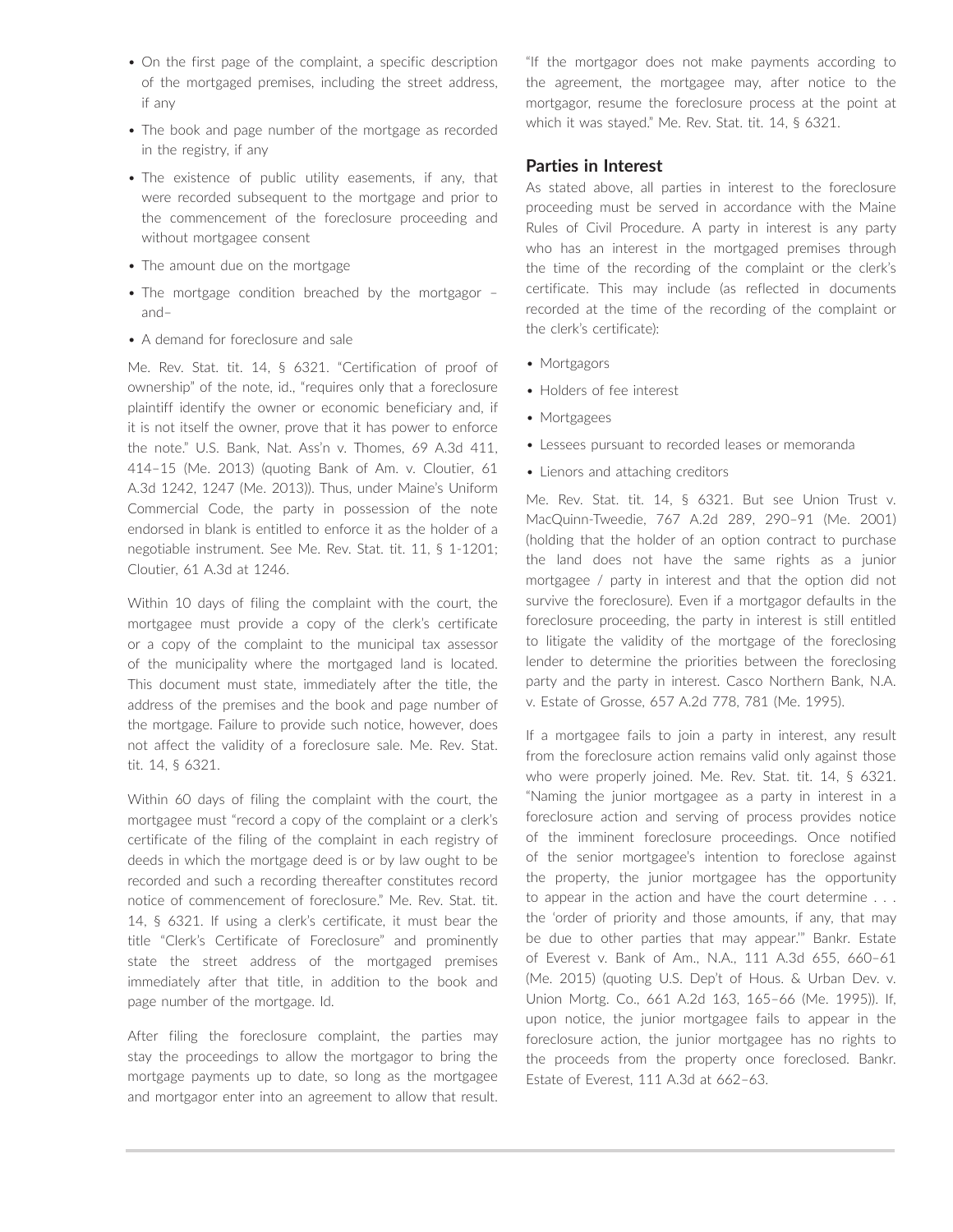If the mortgage is not one of first priority, the foreclosure action does not affect the rights of those with superior priority, and those with superior priority are not joined to the foreclosure action. However, the mortgagee must notify the parties with superior priority by sending them a copy of the foreclosure complaint by certified mail. Me. Rev. Stat. tit. 14, § 6321.

Finally, failure to join the holder of a public utility easement on the mortgaged premises, even if established after the mortgage, but before the filing of the foreclosure action, is deemed consent to that easement by the mortgagee. Any party whose interest in the property is not recorded by the date the foreclosure complaint is filed need not be joined to the action, and such party has no rights to the mortgaged property after a completed foreclosure sale. This party may move to intervene in the action, however, at any time before final judgment. Me. Rev. Stat. tit. 14, § 6321.

## **Foreclosure Diversion Program**

After the housing crisis and the overhaul of statutory foreclosure processes, the Maine Legislature established Maine's Foreclosure Diversion Program. See L.D. 1418, Emergency Preamble (124th Legis. 2009). As part of that legislation, the Legislature instructed the Supreme Judicial Court of Maine to adopt rules to "establish a foreclosure mediation program to provide mediation in actions for foreclosure of mortgages on owner-occupied residential property with no more than 4 units that is the primary residence of the owner-occupant." Me. Rev. Stat. tit. 14, § 6321-A(3); see P.L. 2009, ch. 402, § 18 (emergency, effective June 15, 2009). The Legislature stated that the foreclosure mediation program "must address all issues of foreclosure, including but not limited to reinstatement of the mortgage, modification of the loan and restructuring of the mortgage debt." Me. Rev. Stat. tit. 14, § 6321- A(3). Therefore, to create a straightforward process for unrepresented homeowners to avoid default based on their unfamiliarity with court processes and encourage participation in the Foreclosure Diversion Program, the Legislature requires a foreclosing plaintiff to "attach to the foreclosure complaint a one-page form notice" that must contain the following:

- A statement that failure to answer the complaint will result in foreclosure of the property subject to the mortgage
- A sample answer and an explanation that the defendant may fill out the form and return it to the court in the envelope provided as the answer to the complaint; if the debtor returns the form to the court, the defendant

does not need to file a more formal answer or responsive pleading and will be scheduled for mediation in accordance with this section –and–

• A description of the Foreclosure Diversion Program

Me. Rev. Stat. tit. 14, § 6321-A(2). As discussed above in Initial Steps and Considerations, whether a foreclosing plaintiff must attach the one-page form notice required by Section 6321-A when filing a foreclosure complaint in federal court is an "open question." Wilmington Sav. Fund Soc'y FSB v. Segal, 2020 U.S. Dist. LEXIS 269 (D. Me. Jan. 2, 2020).

After the Legislature acted, the Supreme Judicial Court of Maine adopted Rule 93 of the Maine Rules of Civil Procedure in 2010, which governs the Foreclosure Diversion Program. See Me. R. Civ. P. 93. The Foreclosure Diversion Program is intended to be a comprehensive mediation process for residential foreclosures in Maine. See Me. R. Civ. P. 93 (b)(2). In addition to the statutory requirements of Section 6321-A, Rule 93:

- Authorizes implementation of informational sessions for homeowners faced with foreclosure to ensure that homeowners have the necessary information regarding foreclosure proceedings and the diversion program (Me. R. Civ. P. 93 (c)(2))
- Prohibits a mortgagee from filing any dispositive motions or requests for admissions prior to the completion of mediation "or until the court orders that mediation shall not occur" (Me. R. Civ. P. 93 (d)(1))
- Requires a foreclosing plaintiff to provide the borrower with financial forms "requesting information from the defendant that would allow the plaintiff to consider or develop alternatives to foreclosure or otherwise facilitate mediation" (Me. R. Civ. P.93 (c)(4))
- Requires the presence of "the plaintiff, or a representative of the plaintiff, who has the authority to agree to a proposed settlement, loan modification, or dismissal of the action" at the mediation session (Me. R. Civ. P.93 (h)  $(1)(D))$  –and–
- Allows the court, if it finds that a party "fail[ed] to attend or to make a good faith effort to mediate," to order sanctions including, but not limited to, "tolling of interest and other charges pending completion of mediation, assessment of costs and fees," awarding attorney's fees, entry of judgment, dismissal without prejudice, or dismissal with prejudice (Me. R. Civ. P. 93 (j))

Mediation through the Foreclosure Diversion Program is mandatory for those who fall under the ambit of Section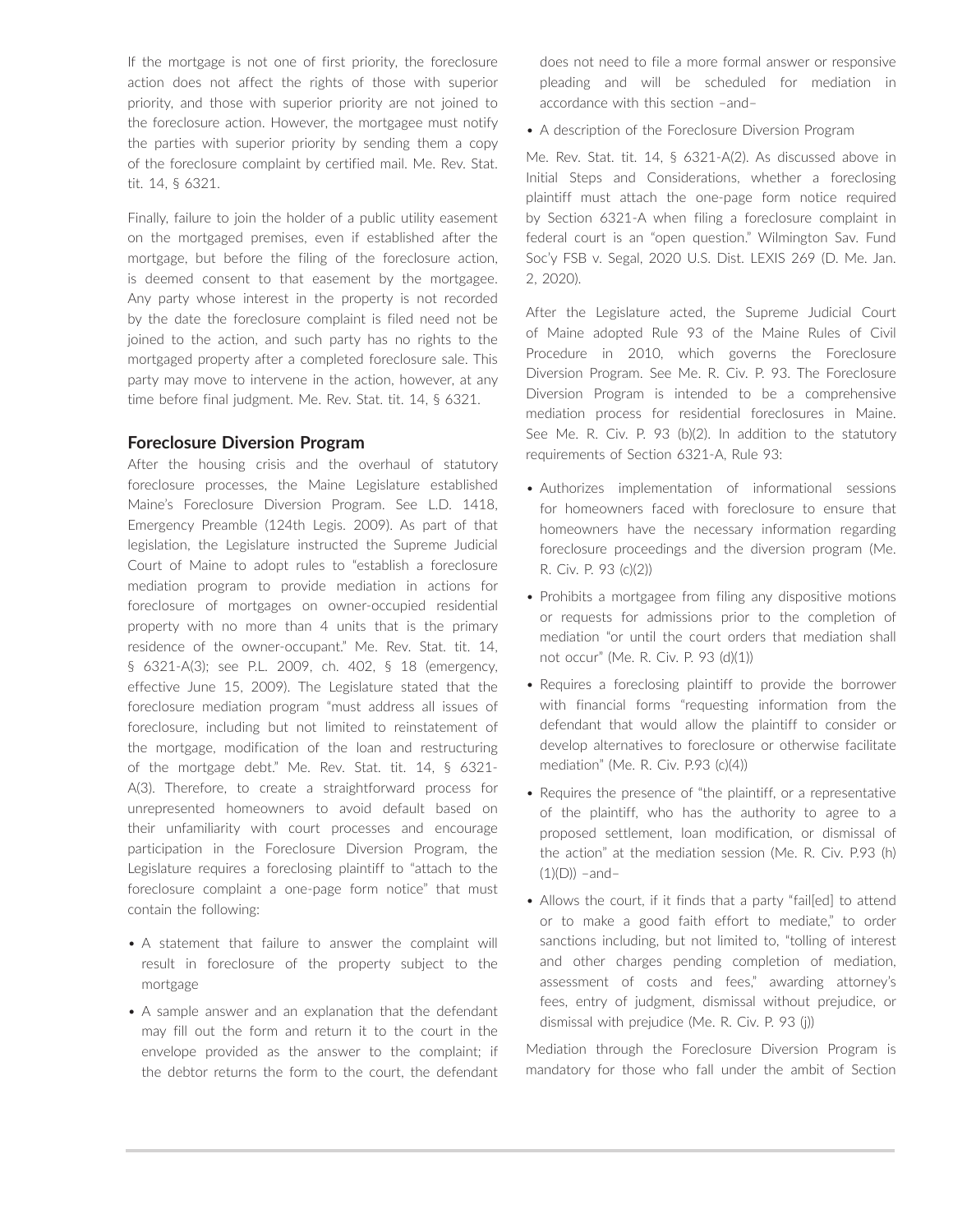6321-A, and only the mortgagor, upon a finding by the court that there is good cause and that the mortgagor is making a free choice, may waive mediation under the rule. Me. R. Civ. P. 93 (m); see Me. Rev. Stat. tit. 14, § 6321- A(2). If a defendant appears in the case, files an answer, or otherwise requests a mediation, the parties are generally required to engage in a mediation session. It is within the trial court's discretion, however, to deny a request for mediation after entry of default. See Bank of Me. v. Peterson, 107 A.3d 1122, 1124 (Me. 2014). Typically, a case cannot proceed past the Foreclosure Diversion Program until after the filing of the final mediator's report or the court orders that mediation shall not occur. Me. R. Civ. P. 93 (d)(1).

Foreclosing plaintiffs are often sanctioned for failure to comply in good faith with the requirements of the Foreclosure Diversion Program, in addition to failing to comply with other Maine Rules of Civil Procedure. The trial court has discretion pursuant to Rule 93 to impose a wide variety of sanctions for failing to mediate in good faith, as it does pursuant to Maine Rule of Civil Procedure 16(d). See Me. R. Civ. P. 16 (d). Thus, the Law Court is reluctant to hold that a trial court abused its discretion in fashioning an appropriate sanction for noncompliance with the Foreclosure Diversion Program or the Rules of Civil Procedure. For example, in U.S. Bank, N.A. v. Sawyer, 95 A.3d 608, 611 (Me. 2014), the Law Court stated that dismissal with prejudice was a "severe sanction that has constitutional implications." The lender in *Sawyer* continued to request additional documents from the mortgagors and refused to engage in discussions regarding a loan modification over the course of four mediations. Sawyer, 95 A.3d at 609–11. After the trial court dismissed the case with prejudice, Sawyer, 95 A.3d at 611, the Law Court affirmed the sanction based on the lender's "dilatory practices" and further held that evidence of a lender's bad faith is not required—only a lack of good faith. Sawyer, 95 A.3d at 611–12. Similarly, in Bayview Loan Servicing, LLC v. Bartlett, 87 A.3d 741 (Me. 2014), the trial court dismissed the foreclosure case with prejudice when the lender failed to appear at three of four mediation sessions, holding that the lender was engaged in a "pattern of disruptive behavior." Bayview Loan Servicing, LLC, 87 A.3d at 745. On appeal to the Law Court, although the court confirmed that dismissals with prejudice are reviewed closely, it nonetheless affirmed the trial court's sanction of dismissal with prejudice. Bayview Loan Servicing, LLC, 87 A.3d at 743; see also U.S. Bank Nat'l Ass'n v. Manning, 228 A.3d 726, 733 (Me. 2020) (affirming sanction of dismissal with prejudice under M.R. Civ. P. 16 (b) when "the Bank had failed to ensure that a person with 'full authority' to settle attended the settlement conference"); Green Tree Servicing,

LLC v. Cope, 158 A.3d 931, 939 (Me. 2017) (holding that a trial court has the discretion to impose the "ultimate sanction of a dismissal with prejudice against a plaintiff in a foreclosure action even when the plaintiff lacks standing"); Financial Corp. v. Gardner, 60 A.3d 1262 (Me. 2013) (upholding trial court's monetary sanctions on the bank and the order by the trial court for the bank to enter into a loan modification agreement pursuant to the terms of the mediation agreement).

Before entering the "ultimate sanction" of dismissal with prejudice, however, a court must ordinarily ensure that the offending party had reasonable notice of the consequences of its actions and an opportunity to be heard before the trial court. Cope, 158 A.3d at 938; see also U.S. Bank Nat'l Ass'n v. Manning, 97 A.3d 605, 611 (Me. 2014) (holding a party must be given adequate notice and an opportunity to be heard before a trial court may impose a sanction of dismissal with prejudice); Wells Fargo Bank, N.A., v. Welch-Gallant, 162 A.3d 827 (Me. 2017) (vacating dismissal with prejudice and remanding to trial court to comply with *Cope* requirements of providing adequate notice and an opportunity to be heard before dismissing case with prejudice).

## **Summary Judgment**

Under Me. R. Civ. P. 56 (j), no summary judgment shall enter in a foreclosure action until a court has determined:

- The service and notice requirements of Me. Rev. Stat. tit. 14, § 6111 were strictly performed
- The foreclosing plaintiff has produced proof of ownership of the note, and evidence of the note, the mortgage, and all assignments and endorsements –and–
- The mediation was completed or waived, or if the defendant failed to appear or respond after proper service

Summary judgment rules are strictly applied in the context of residential foreclosure actions. Ocean Communities Fed. Credit Union v. Roberge, 144 A.3d 1178, 1182 (Me. 2016); see HSBC Mortg. Servs. v. Murphy, 19 A.3d 815, 819–20 (Me. 2011); JPMorgan Chase Bank v. Harp, 10 A.3d 718, 721 (Me. 2011).

"In residential mortgage foreclosure actions, certain minimum facts must be included in a mortgage holder's statement of material facts on summary judgment." Murphy, 19 A.3d at 819; see also Me. R. Civ. P. 56 (h). To succeed at summary judgment, a foreclosing plaintiff must include all of the *Higgins* elements in its statement of material facts, "supported by evidence of a quality that would be admissible at trial." HSBC Bank USA, N.A. v. Gabay, 28 A.3d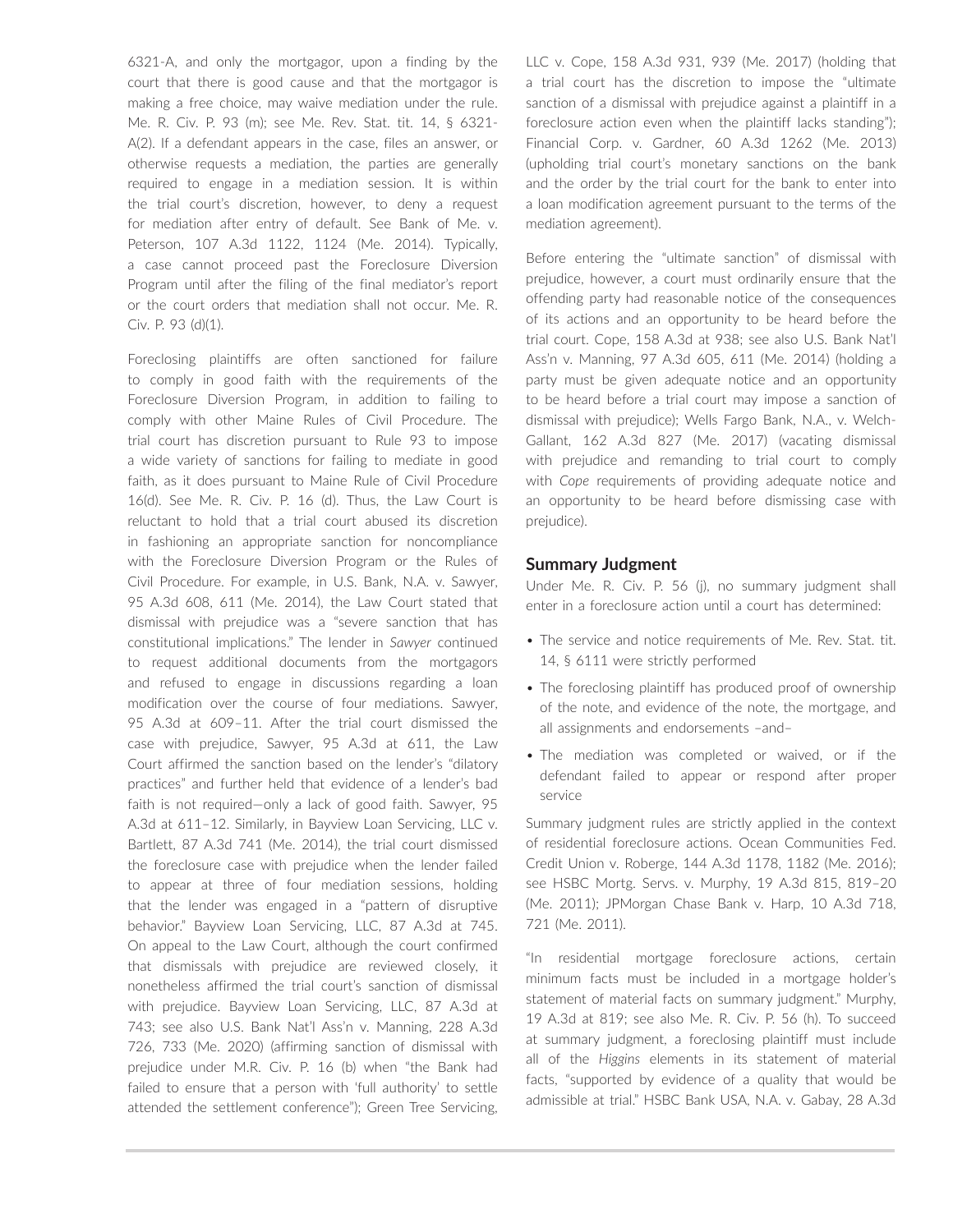1158, 1163–64 (Me. 2011) (citing Murphy, 19 A.3d at 819 n.6; Higgins, 985 A.2d at 510–11; Me. R. Civ. P. 56 (j)); see Wells Fargo Bank, N.A. v. deBree, 38 A.3d 1257, 1259 (Me. 2012); Lubar v. Connelly, 86 A.3d 642, 650 (Me. 2014). Thus, supporting a statement of material fact with an allegation of a foreclosure complaint that has been deemed admitted pursuant to Me. R. Civ. P. 8 (d) is not of sufficient evidentiary quality for summary judgment purposes in the residential foreclosure context. Gabay, 28 A.3d at 1165. Similarly, a mortgagor's averments in opposing a summary judgment motion that he did not receive proper notice will defeat summary judgment absent proof by the foreclosing plaintiff of actual receipt of notice or by filing a certificate of mailing. See Camden Nat'l Bank v. Peterson, 948 A.2d 1251, 1257–58 (Me. 2008).

Trial courts are similarly vested with considerable discretion pursuant to Me. R. Civ. P. 56 (g) to sanction foreclosing parties who file affidavits supporting summary judgments in bad faith. For example, in Fannie Mae v. Bradbury, 32 A.3d 1014 (Me. 2011), the trial court sanctioned Fannie Mae and ordered it to pay the borrower's attorney's fees and costs after the deposition of an affiant revealed that the affiant did not read the affidavit he signed and did not execute his affidavit before a notary. Fannie Mae, 32 A.3d at 1015. After the Law Court stated that the affidavit was "a disturbing example of a reprehensible practice" and that it was both "violative of the rules of court and ethically indefensible," it declined the borrower's invitation to impose greater sanctions than the trial court based on the trial court's inherent discretion to determine appropriate Rule 56(g) sanctions. Fannie Mae, 32 A.3d at 1016, 1017.

## **Hearing and Judgment**

Absent a mediated resolution or settlement, the parties proceed to a hearing. There, the court decides whether there was a breach of the mortgage; the amount owed by the mortgagor; the order of priority and those amounts, if any, that may be due to other parties; and whether any public utility easements survive the proceeding. Me. Rev. Stat. tit. 14, § 6322. Whether the foreclosing plaintiff's evidence is sufficient to establish the *Higgins* elements is always ripe for challenge by the borrower's counsel, as discussed further below in Defenses to Residential Foreclosure Actions. See, e.g., Deutsche Bank Nat'l Trust Co. v. Eddins, 182 A.3d 1241, 1245 (Me. 2018) (vacating judgment of foreclosure following trial and holding that the bank's use of a senior loan analyst could not provide the requisite foundation pursuant to Me. R. Evid. 803 (6) for the required statutory notice as a business record because the notice was prepared by the law firm of the servicer, rather than the servicer itself).

If the court determines the foreclosing plaintiff established the requisite *Higgins* elements, it will issue a judgment of foreclosure ordering that, if the mortgagor does not pay the precise amount determined by the court to be owed within the redemption period, the mortgagee shall proceed with a sale of the property in a manner consistent with Me. Rev. Stat. tit. 14, § 6323. If the mortgagor pays the amount due within the redemption period, the mortgagee must promptly discharge the mortgage and file a dismissal of the foreclosure action. Me. Rev. Stat. tit. 14, § 6322; see Me. Rev. Stat. tit. 33, § 551. If, however, the foreclosing plaintiff has standing but fails to put forward sufficient proof of its claim on the property, the mortgagor is entitled to a judgment in its favor, including, effectively, a discharge of the mortgage. Pushard, 175 A.3d at 116 ("We therefore must vacate the judgment in the Bank's favor on the Pushards' claim for declaratory relief and remand the case to the trial court to *enter a judgment declaring that the note and mortgage are unenforceable and that the Pushards hold title to their property free and clear of the Bank's mortgage encumbrance."* (emphasis added)). At the hearing, if the court determines that the foreclosing plaintiff lacks standing to pursue the foreclosure action, the court will dismiss the action without prejudice, which means that the property may still be foreclosed upon by the proper party with standing and the mortgage will not be unenforceable under *Pushard*. See U.S. Bank Nat. Ass'n v. Curit, 131 A.3d 903, 906–07 (Me. 2016), as corrected (May 12, 2016).

# **Redemption Period**

The redemption period for a mortgagor to pay the total amount the court determines is owed (with interest) is 90 days from the date of the judgment (unless the mortgage was executed prior to October 1, 1975, in which case the period is one year). Me. Rev. Stat. tit. 14, § 6322. The redemption period begins to run upon entry of the judgment of foreclosure if no appeal of the judgment is taken. Pursuant to the Maine Rules of Appellate Procedure, a party has 21 days from entry of the foreclosure judgment on the docket to appeal the judgment to the Law Court. Me. R. App. P. 2B(c)(1).

A mortgagee must be cautious in accepting any payment toward the mortgagor's indebtedness after commencing a foreclosure action. Acceptance of anything of value by the mortgagee before the right of redemption expires and after the commencement of a foreclosure action is a waiver of the foreclosure unless a contrary agreement is made in writing with the paying party or unless the bank returns the payment to the mortgagor within 10 days. Me. Rev. Stat. tit. 14, § 6321. However, the "receipt of income from the mortgaged premises by the mortgagee or the mortgagee's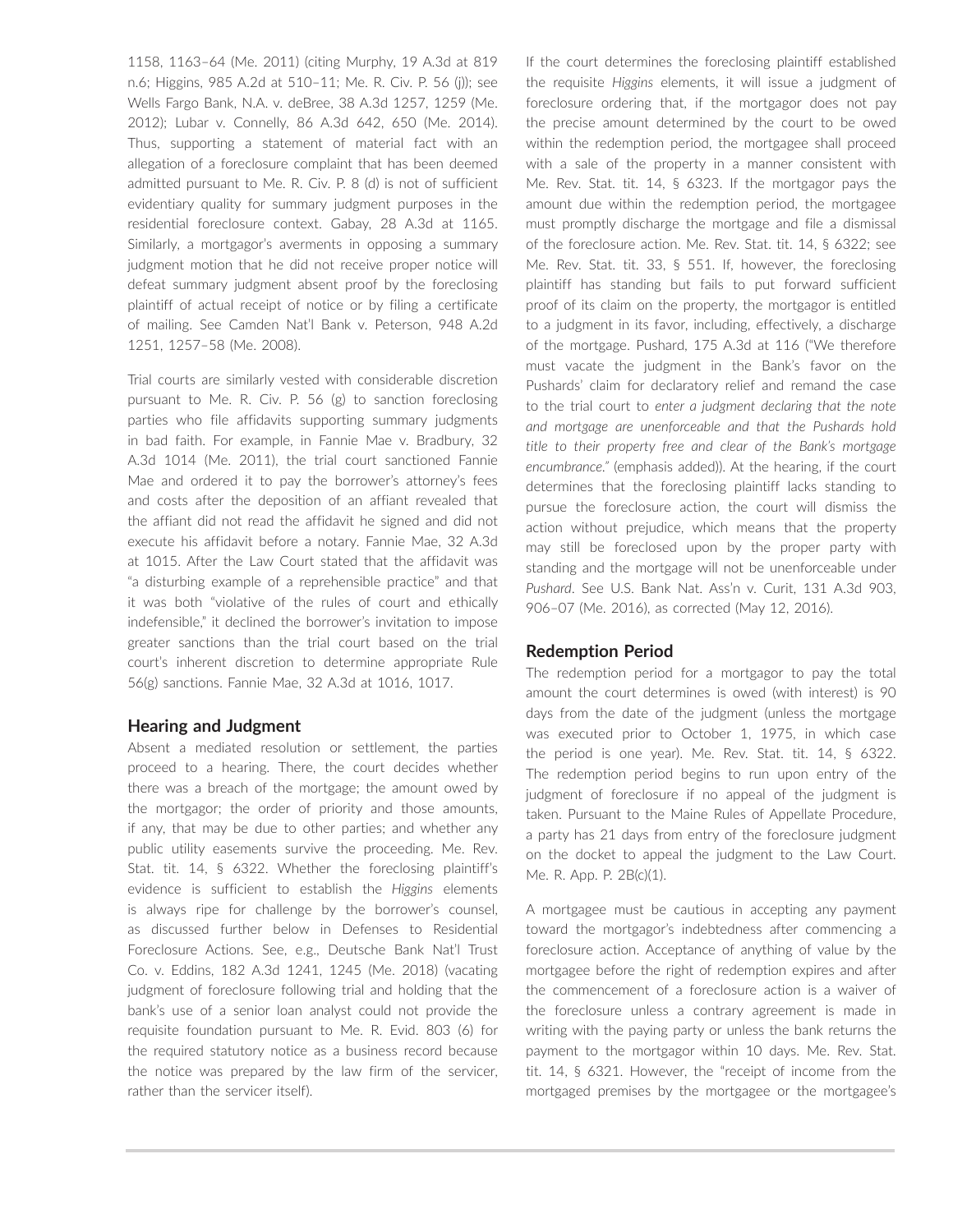assigns while in possession of the premises does not constitute a waiver of the foreclosure proceedings . . . ." Id.

#### **Sale of Property**

Assuming the mortgagee obtains a foreclosure judgment and the mortgagor fails to redeem the property, the mortgagee's interest in the real property is "forever extinguished." Duprey v. Eagle Lake Water & Sewer Dist., 615 A.2d 600, 605 (Me. 1992). Ninety days after expiration of the redemption period, the mortgagee must begin to publish notices of the foreclosure sale. Such notice must be published in a newspaper of general circulation in the county in which the property resides for three consecutive weeks. Me. Rev. Stat. tit. 14, § 6323(1). Moreover, the mortgagee must mail the notice of the sale by ordinary mail to all parties who appeared in the foreclosure action or to their attorneys of record. That notice must be mailed no less than 30 calendar days before the sale date. The failure to provide notice to parties in the foreclosure action does not ultimately affect the validity of the sale of the property. Me. Rev. Stat. tit. 14, § 6323(2). However, should the mortgagee proceed with the public sale before allowed pursuant to the statute, the mortgagee may not be entitled to a deficiency judgment "absent unusual or exceptional circumstances." Cadle Co. v. LCM Assocs., 749 A.2d 150, 151, 153 (Me. 2000). Any failure to follow the public sale requirements does not, however, void the foreclosure judgment. See United States v. Harriman, 851 F. Supp. 2d 190, 193–94 (D. Me. 2010).

The public sale must generally be held not less than 30 and not more than 45 days after the first publication of the sale. If the mortgagee requires more time to sell the property, upon good cause shown and motion by the mortgagee, the court may grant further extensions. The mortgagee has sole discretion in allowing the mortgagor to redeem the property after the period of redemption and before the public sale. Me. Rev. Stat. tit. 14, § 6323(1).

The property must be sold to the highest bidder. The mortgagee must then deliver the winning bidder the deed of sale and writ of possession. The deed conveys the property clear of all interests of the parties in interest properly joined in the foreclosure action. Thereafter, after deducting the mortgagee's expenses from the sale, the mortgagee must disburse the remaining proceeds in accordance with the foreclosure judgment, which will reflect the priority of interests, and file a report of the disbursement with the court. Me. Rev. Stat. tit. 14, § 6324.

## **Statute of Limitations**

There are different statutes of limitation that govern an action on the note and an action for judicial foreclosure on the mortgage. Actions on the note must be commenced within six years of nonpayment. Me. Rev. Stat. tit. 11, § 3-1118(1). However, even when actions on the note are barred under the six-year statute of limitations, a mortgagee may still bring a foreclosure action if commenced within twenty years from the "time limited in the mortgage for the full performance of the conditions there[in]." Me. Rev. Stat. tit. 14, § 6104.

For example, in Johnson v. McNeil, 800 A.2d 702 (Me. 2002), on appeal of the trial court's decision that the mortgagee could not proceed with her foreclosure action because the statute of limitations barred a suit on the underlying note, the Law Court held that a "mortgagee is not precluded from foreclosing on a mortgage deed even though a separate action on the note evidencing the debt is barred." Johnson, 800 A.2d at 703. The Law Court reasoned that "the running of the period of limitations during which the provisions of the note may be enforced does not eliminate the existence of the debt obligation itself, nor does it abrogate the mortgage securing the debt or affect the foreclosure remedies available to the mortgagee." Johnson, 800 A.2d at 704–05; see also Joy v. Adams, 26 Me. 330, 332–33 (1846). The principle that the actions can be separated, however, does not preclude the application of res judicata in appropriate circumstances. See Nationstar Mortg., LLC v. Nelson, 2016 U.S. Dist. LEXIS 136660 (D. Me. Oct. 3, 2016).

# **Defenses to Residential Foreclosure Actions**

Generally, the same defenses that may be asserted in an action on the debt may be made in a suit to foreclose a mortgage. Because of the Law Court's frequent admonition that the statutory procedures governing foreclosure must be strictly adhered to by foreclosing lenders, borrowers have significant latitude in attacking foreclosure proceedings. The following section provides an overview of the defenses most frequently raised by residential mortgagors in Maine, but it is by no means exhaustive. Other possible defenses include an attack on the validity of the note and mortgage, lack of consideration, a mortgagee's prior breach of its obligations, waiver by accepting payment after service of the notice of default, or that an assignment of the mortgage is invalid or void, among others.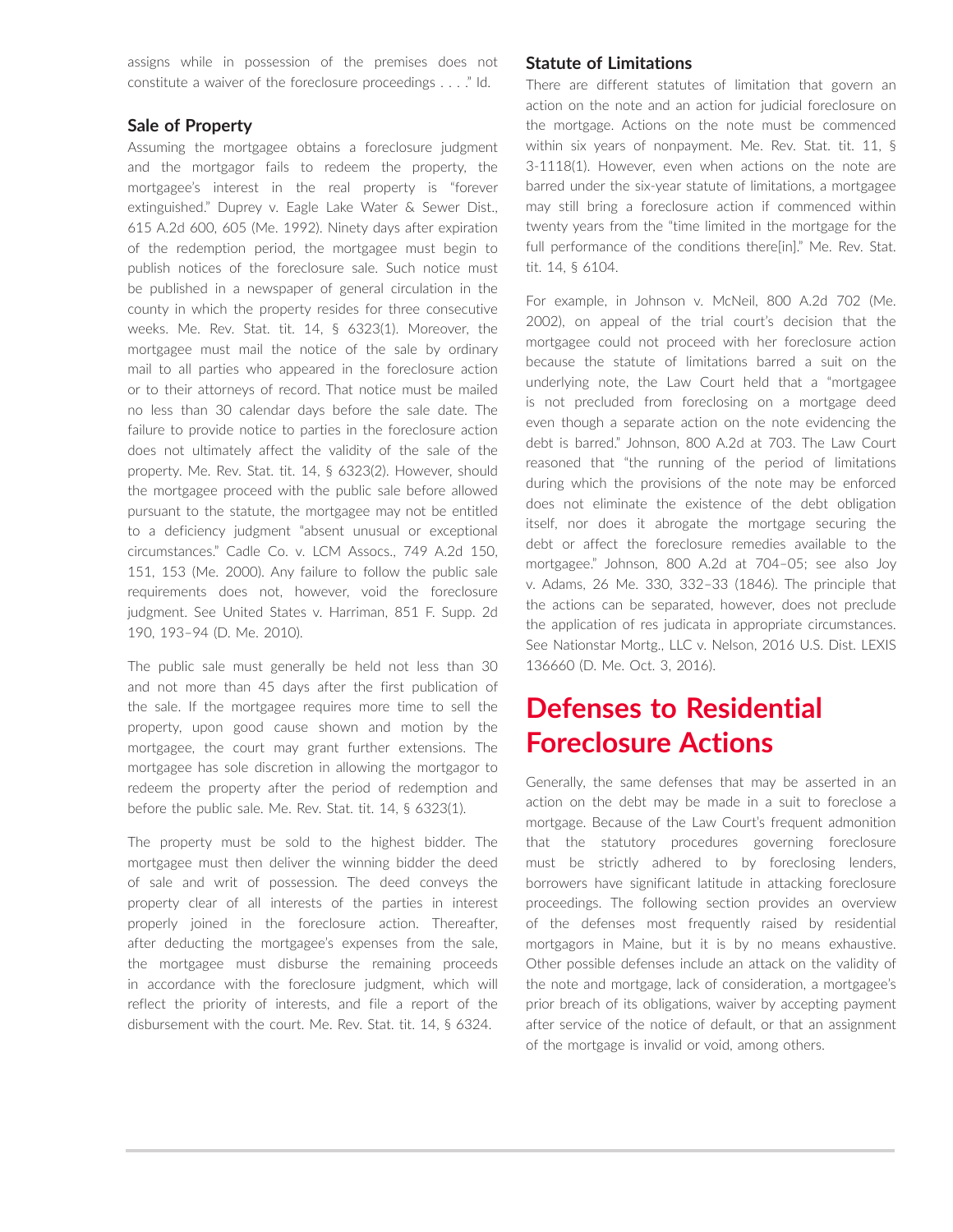For a detailed discussion of residential foreclosure defenses, including more information on many of the cases discussed below, see [Common Defenses to Residential Foreclosure](https://advance.lexis.com/open/document/lpadocument/?pdmfid=1000522&pddocfullpath=%2Fshared%2Fdocument%2Fanalytical-materials%2Furn%3AcontentItem%3A623B-81C1-F06F-232B-00000-00&pdcontentcomponentid=126180&pdteaserkey=sr0&pditab=allpods&ecomp=wtrg&earg=sr0)  [\(ME\)](https://advance.lexis.com/open/document/lpadocument/?pdmfid=1000522&pddocfullpath=%2Fshared%2Fdocument%2Fanalytical-materials%2Furn%3AcontentItem%3A623B-81C1-F06F-232B-00000-00&pdcontentcomponentid=126180&pdteaserkey=sr0&pditab=allpods&ecomp=wtrg&earg=sr0).

## **Standing**

In Mortgage Electronic Registration Systems, Inc. v. Saunders, 2 A.3d 298, 295–96 (Me. 2010), the Law Court confirmed that the only party with standing to foreclose is the party with the right to enforce the note. As a negotiable instrument under Maine's Uniform Commercial Code, Me. Rev. Stat. tit. 11, § 3-1301, the person holding or possessing the original note is a "mortgagee" under Section 6321 of Maine's foreclosure statute—"a party that is entitled to enforce the debt obligation that is secured by a mortgage." Saunders, 2 A.3d at 295–96. Thus, the Law Court held that Mortgage Electronic Registration Systems (MERS) did not have standing to foreclose on the property because it did not hold or otherwise own the promissory note—"the only rights conveyed to MERS in either the . . . mortgage or the corresponding promissory note are bare legal title to the property for the sole purpose of recording the mortgage and the corresponding right to record the mortgage in the Registry of Deeds." Saunders, 2 A.3d at 295. The Law Court in *Saunders* mentioned in a footnote that it was not addressing the situation where "the mortgage and the note are truly held by different parties," citing case law from the 19th and 20th centuries concluding that the beneficial interest in a mortgage follows possession of the note it secures. Saunders, 2 A.3d at 296 n.3 (citing Averill v. Cone, 149 A. 297, 298–99 (Me. 1930); Wyman v. Porter, 79 A. 371, 375 (Me. 1911); Jordan v. Cheney, 74 Me. 359, 361–62 (1883)). Moreover, nowhere in *Saunders* did the Law Court suggest that an assignment from MERS was for any reason ineffective in transferring the interest in the mortgage.

Four years later, in Bank of Am., N.A. v. Greenleaf, 96 A.3d 700, 711–12 (Me. 2014) (*Greenleaf I*), the Law Court ruled that in order for a foreclosing party to have standing, it must demonstrate its possession of the note and ownership of the mortgage. Greenleaf I, 96 A.3d at 706. The Law Court further held that the plaintiff bank lacked standing to seek foreclosure on a mortgage and accompanying promissory note because it had acquired its interest in the mortgage from MERS—a nominee that possessed no interest in the mortgage other than the right to record it under the language of the mortgage at issue in Greenleaf I. Greenleaf I, 96 A.3d at 707. Thus, the subsequent assignments by MERS, ultimately to the foreclosing party Bank of America, assigned only that limited right to record, and nothing more. Id. Although Bank of America held the original promissory note, and therefore had the legal authority to collect the amount due under that note, it could not demonstrate its standing to foreclosure on the property because it lacked evidence that it "owned" Greenleaf's mortgage. Greenleaf I, 96 A.3d at 707–08; see Homeward Residential, Inc. v. Gregor, 122 A.3d 947, 954 (Me. 2015) (applying the *Greenleaf I* analysis and finding that the bank did not have standing because it could not prove that it owned the mortgage, which had been assigned several times). In *Greenleaf I*, the Law Court departed from more than century-old Maine precedent that the mortgage "follows" the note. See Wyman, 79 A. at 375; Jordan, 74 Me. at 361–63 ("Nor is an assignment of the mortgage necessary.").

Following the Law Court's remand in *Greenleaf I*, the trial court issued an order dismissing the plaintiff bank's complaint without prejudice. Bank of Am., N.A. v. Greenleaf, 124 A.3d 1122, 1123–24 (Me. 2015) (*Greenleaf II*). The defendant mortgagor appealed the dismissal, arguing that because the bank's case had been tried to completion, the trial court should have entered a final judgment in its favor and not merely dismissed the complaint without prejudice. Greenleaf II, 124 A.3d at 1124. On appeal, the Law Court affirmed the dismissal without prejudice, holding that "[a] plaintiff's lack of standing renders that plaintiff's complaint nonjusticiable—i.e., incapable of judicial resolution." Id. Therefore, "the court could not have entered a judgment on remand addressing the merits of the Bank's foreclosure claim because the Bank failed to show the minimum interest that is a predicate to bringing that claim in the first place." Id.

Only in cursory comments, or, more often, in footnotes indicating that a financial institution's standing to foreclose under *Greenleaf I* is not implicated, has the Law Court commented on how to circumvent standing issues that arise due to an assignment through MERS. None of the decisions, however, provides guidance on how to obtain an effective assignment from an original lender that is defunct, obsolete, or otherwise unwilling to assign its original rights to the foreclosing party. See Beal Bank USA v. New Century Mortgage Corp., 217 A.3d 731 (Me. 2019).

Ironically, given the Law Court's other case law requiring, in effect, a discharge of a borrower's mortgage when a mortgagee fails to prove its foreclosure case on the merits, see Pushard, 175 A.3d at 114–16, a decision that a mortgagee does not have standing to foreclose is the best outcome for an unsuccessful foreclosing lender—it means that the dismissal does not have a preclusive effect, and the mortgagee can pursue a new foreclosure action once it cures the standing deficiency (assuming the original lender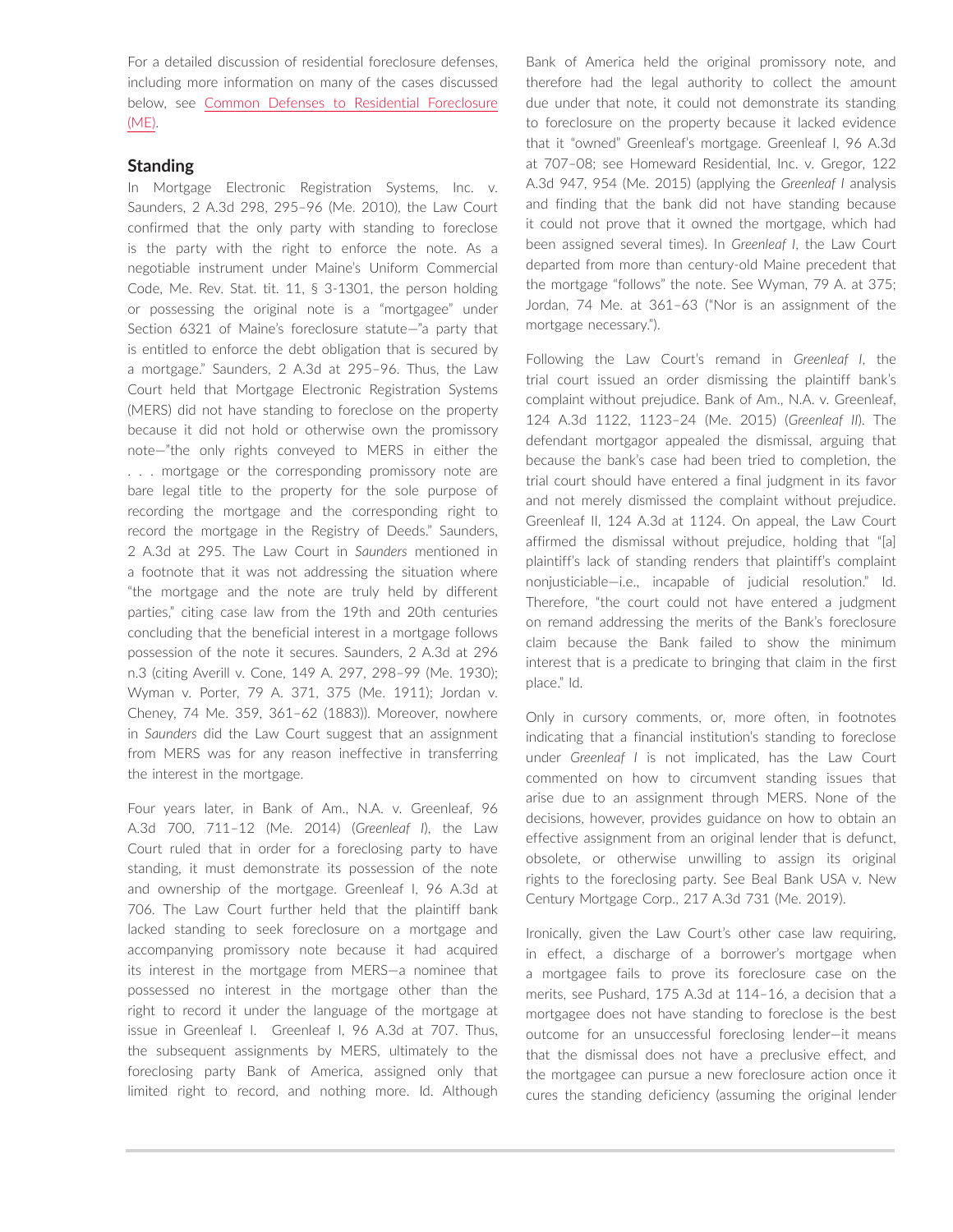is not now defunct or otherwise unwilling to assign the mortgage). Note, however, that in some cases borrowers will move for judgment as a matter of law pursuant to Me. R. Civ. P. 50 (d), or, alternatively, for a dismissal with prejudice, which trial courts may grant. See, e.g., U.S. Bank Trust, N.A. v. Keefe, 237 A.3d 904, 905 (Me. 2020).

In sum, to avoid standing defenses, foreclosing parties must proceed cautiously when MERS appears in the chain of title and obtain the necessary assignments from the originating lender or the lender appearing directly before the transfer to MERS.

## **Hearsay and the Business Records Exception**

*The General Rule and Its Application in State Court* To strictly comply with the steps required to properly foreclose, including submitting the eight elements of proof outlined in *Higgins*, foreclosing parties often have to rely on business records to prove the amount due on the mortgage note, including reasonable attorney's fees and court costs. Higgins, 985 A.2d at 510–11. Pursuant to Me. R. Evid. 803 (6), a "custodian or other qualified witness" must testify that:

- The record was made at or near the time of the events reflected in the record by—or from information transmitted by—someone with knowledge
- The record was kept in the course of a regularly conducted activity of a business, organization, occupation, or calling, whether or not for profit
- Making the record was a regular practice of that activity –and–
- The opponent of the record does not show that the source of information or the method or circumstances of preparation indicate a lack of trustworthiness

Problems with meeting these requirements are unlikely to arise if the foreclosing party held the note and mortgage since inception. In that situation, supplying a custodian or other qualified witness to establish the Rule 803(6) requirements should be straightforward because all of the necessary records never changed hands.

Complying with Rule 803(6) proves challenging, however, when servicing of the loan changes hands, as it often does. New loan servicers rely on integrated servicing records from previous servicers as evidence of historical loan activity, to confirm the investor's property interest, and to enforce obligations of the mortgage and note.

Until recently, there were two competing interpretations of Me. R. Evid. 803 (6). Prior to 2020, the most recent interpretation, applied in Beneficial Maine Inc. v. Carter, 25 A.3d 96 (Me. 2011), required testimony from *both* the originating and receiving businesses to lay the requisite foundation for the business records exception to the hearsay rule. Under that strict interpretation of Rule 803(6) in the foreclosure context, borrowers frequently successfully challenged records of a prior servicer as inadmissible hearsay. Without those records, it was difficult if not impossible for a foreclosing plaintiff to satisfy the elements of its claim—particularly with respect to proving the precise amount due on the loan. See, e.g., M & T Bank v. Plaisted, 192 A.3d 601, 607–10 (Me. 2018) (vacating judgment of foreclosure when plaintiff's witness could not explain number discrepancies in records that integrated information from multiple previous servicers, and the witness had no knowledge of "both businesses" records); Eddins, 182 A.3d at 1245 (holding that the bank's use of a senior loan analyst could not provide the foundation for the required statutory notice as a business record because the notice was prepared by the law firm of the servicer, rather than the servicer itself).

In The Bank of New York Mellon v. Shone, 239 A.3d 671 (Me. 2020), however, the Law Court effectively overruled *Carter*. In *Shone*, the Law Court unequivocally adopted the integrated business records exception to the hearsay rule under Me. R. Evid. 803 (6), holding that a business record from a receiving entity is admissible so long as the receiving business can establish that (1) the receiving business integrated the record into its own records, (2) the receiving business verified "or otherwise established the accuracy of the contents of the record," and (3) the receiving business relied on the record "in the conduct of its operations." Shone, 239 A.3d at 674. *Shone*'s integration, verification, and reliance test aligns with the nearly identical Fed. R. Evid. 803(6), thereby promoting uniformity of application of the exception and discouraging forum shopping.

It is important to note that even if a custodian or qualified witness testifies to the necessary integration, verification, and reliance elements under *Shone*, the mortgagor may still challenge the trustworthiness of the business records pursuant to Me. R. Evid. 803 (6)(E). It is the mortgagor's burden to demonstrate untrustworthiness, but if it carries that burden, the court may exclude the evidence on that basis. See Wilmington Tr., Nat'l Ass'n v. Berry, 237 A.3d 167, 172 (Me. 2020).

Thus, where multiple servicers are involved, the receiving entity must prove integration, verification, and reliance of the business record before being admissible under Me. R. Evid. 803 (6). Where business records are most often used to prove up the amount due on the mortgage note under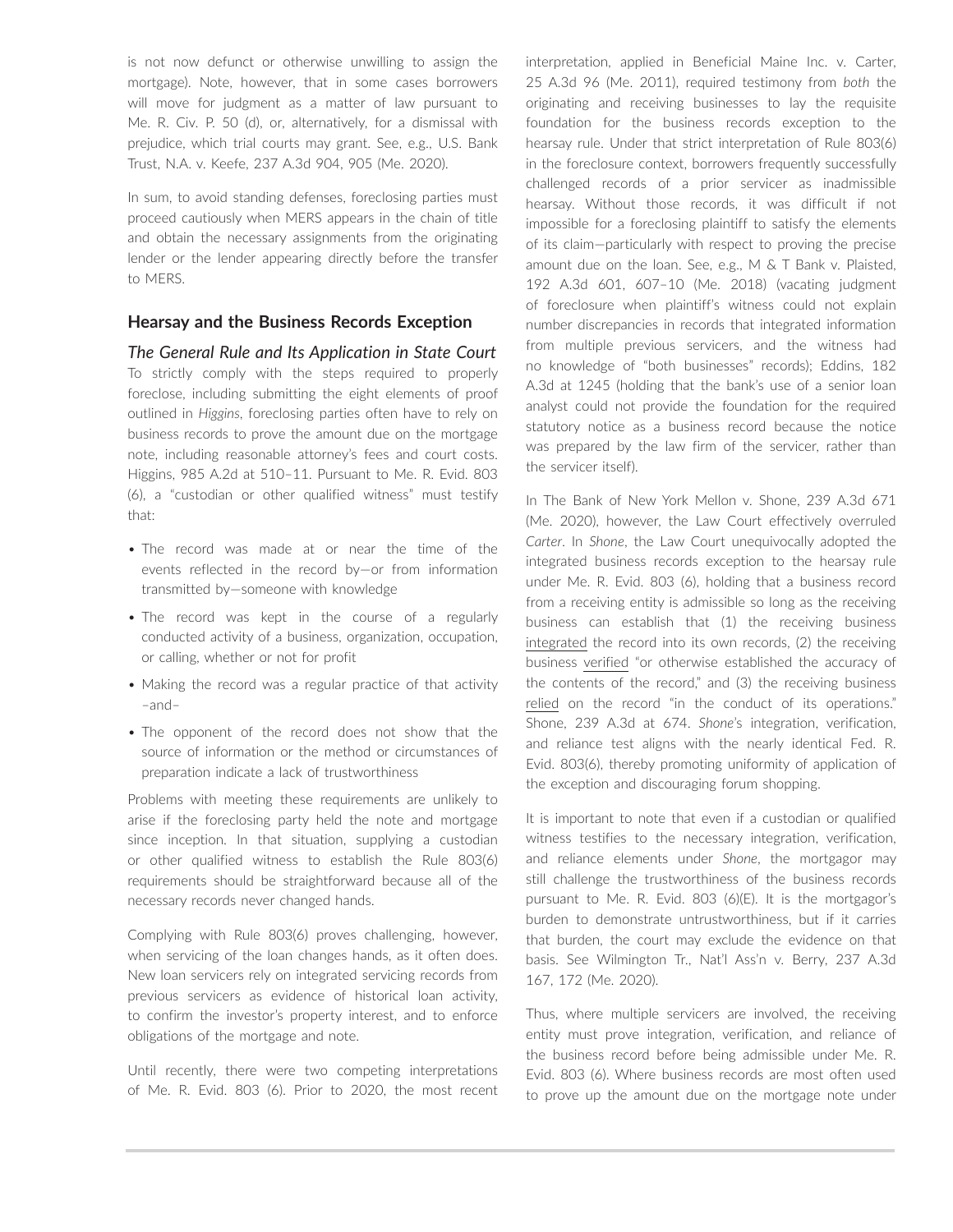*Higgins* and Me. Rev. Stat. tit. 14, § 6111(1-A), the loan history offered by the foreclosing plaintiff should include the following information:

- The original amount of the loan
- The date the debt was incurred
- The schedule and due dates for payments; the dates and the amounts of each payment, including any payments made after default; the dates and amounts of each charge assessed (interest, escrow payments, costs, fees, and other charges)
- The balance due on the note after each payment and charge assessed; the date of the last payment before default
- The total amount paid by the mortgagor –and–
- If the loan was serviced by more than one loan servicer, the time during which each servicer was responsible for collecting and recording loan payments and charges

Plaisted, 192 A.3d at 608 n.6. Maine courts prefer this information in chronological order in a form that is "both accessible and admissible." Plaisted, 192 A.3d at 610.

# **Res Judicata – Preclusive Effect of a Dismissal with Prejudice or Judgment on the Merits**

If an initial foreclosure action is dismissed with prejudice or judgment is entered in favor of the borrower, the mortgagee is precluded from bringing a later foreclosure action under the doctrine of res judicata. If a case is dismissed without prejudice, a mortgagee may be able to bring a later action. See Wilmington Savings Fund Society FSB v. Mooney, 2017 U.S. Dist. LEXIS 79628 (D. Me. May 24, 2017). There are two key Law Court cases addressing res judicata and the preclusive effect of previous foreclosure actions.

Fannie Mae v. Deschaine, 170 A.3d 230 (Me. 2017)

In *Deschaine*, Fannie Mae filed an initial foreclosure complaint in 2012, which was dismissed with prejudice for failing to comply with the court's pretrial scheduling order pursuant to Me. R. Civ. P. 16 A(d). Deschaine, 170 A.3d at 230, 232, 236. In 2013, Fannie Mae sent a new notice of default to the Deschaines and thereafter filed a second foreclosure complaint requesting a judgment of foreclosure based on the default that occurred after the previous notice of default. The Deschaines counterclaimed arguing that they held title to the property unencumbered by the mortgage because of the previous action being dismissed with prejudice. Deschaine, 170 A.3d at 234.

After an unsuccessful mediation, the Deschaines moved for summary judgment on their counterclaims and on all counts of Fannie Mae's complaint. The Deschaines argued that Fannie Mae had accelerated the debt in the first foreclosure action, and therefore that Fannie Mae was barred from bringing a second foreclosure claim. Id. The Deschaines relied on the Law Court's previous decision in Johnson v. Samson Const. Corp., 704 A.2d 866, 869 (Me. 1997), where the Law Court held that res judicata bars a lender's second foreclosure action on the debt when the first foreclosure action expressly accelerated the debt under the terms of the promissory note.

Fannie Mae "disputed the assertion that the debt was accelerated" because the language of the mortgage and note at issue in *Deschaine*, unlike *Johnson*, merely gave the lender discretion to accelerate the debt and "Fannie Mae did not indisputably exercise that option." Deschaine, 170 A.3d at 238. Fannie Mae further argued that even an attempt at acceleration "is not effective unless and until the court enters a foreclosure judgment." Deschaine, 170 A.3d at 239.

The Law Court found the facts of *Deschaine* on all fours with *Johnson*, holding that Fannie Mae exercised its option to accelerate the entire debt by filing the first foreclosure action wherein it "declared in its complaint that the entire amount the Deschaines were obligated to pay pursuant to the loan documents was then due." Deschaine, 170 A.3d at 239–40. The Law Court further held that "because acceleration is entirely the lender's prerogative and occurs upon the filing of a foreclosure complaint, it does not depend on any judicial imprimatur in the form of a judgment in the lender's favor." Deschaine, 170 A.3d at 240–41. The Law Court therefore affirmed the trial court's decision in favor of the borrower on the basis of res judicata. Deschaine, 170 A.3d at 232.

Pushard v. Bank of Am., N.A., 175 A.3d 103 (Me. 2017)

Only a few months later, the Law Court took preclusion one step further in Pushard v. Bank of Am., N.A., 175 A.3d 103 (Me. 2017). In *Pushard*, the bank initiated a foreclosure action against the borrowers, and after a trial, the court entered a judgment in favor of the Pushards because the court concluded that the bank failed to meet its burden on the elements of foreclosure—namely, that a breach occurred, the amount due on the mortgage note, and that the notice of default complied with statutory requirements under Me. Rev. Stat. tit. 14, § 6111. Pushard, 175 A.3d at 108. A few months later, the borrowers initiated an action against the bank seeking "(1) a discharge of the mortgage and (2) an order enjoining the Bank from enforcing the note and mortgage and compelling the bank to record a release of the mortgage," among other claims. Id. On crossmotions for summary judgment in the borrowers' action,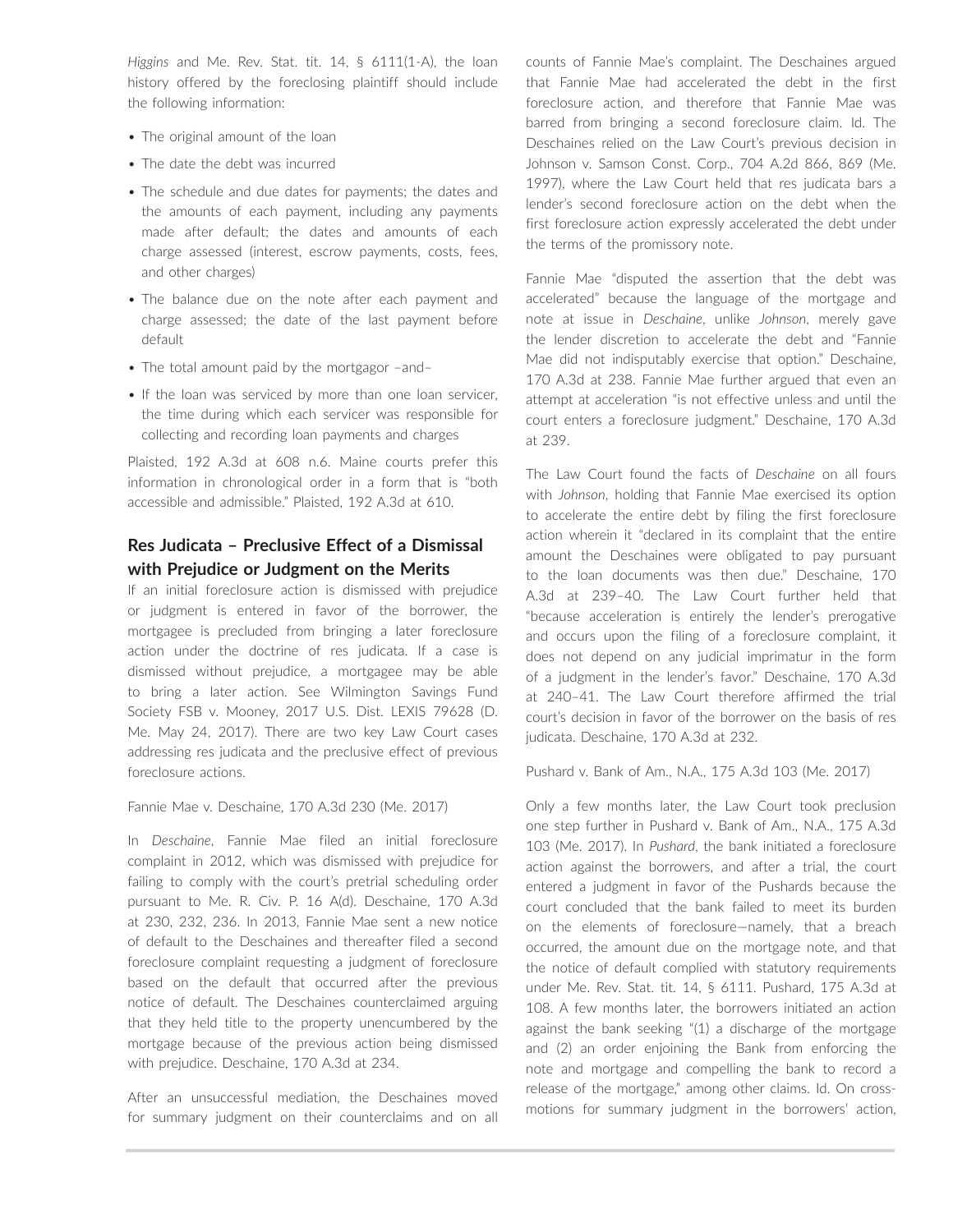the trial judge entered judgment in favor of the bank holding that the previous foreclosure judgment in favor of the Pushards "does not, and could not, preclude a claim by the Bank for amounts coming due on the note after the 2014 foreclosure judgment" because the bank did not accelerate the payments on the note (thus distinguishing the case from Johnson). Pushard v. Bank of Am., N.A., 2016 Me. Bus. & Consumer LEXIS 23. Analyzing Section 6111, the trial court concluded that "[t]he defective notice of the right to cure meant the Bank could not accelerate payments on the note or claim the entire balance due on the note." Id. Thus, the trial court denied the Pushards' motion for summary judgment, concluding that the bank "is not required to release its mortgage, either under 33 M.R.S. § 551 or on any other basis." Pushard, 2016 Me. Bus. & Consumer LEXIS 23, at \*6.

On appeal, the Law Court vacated the trial court's judgment and remanded for the trial court to enter judgment in favor of the Pushards on their claim for declaratory relief "that the note and mortgage are unenforceable and that the Pushards hold title to their property free and clear of the Bank's mortgage encumbrance." Pushard, 175 A.3d at 116. The Law Court rejected the trial court's analysis that the defective notice under Me. Rev. Stat. tit. 14, § 6111 prevented the bank from accelerating the debt on the note. Pushard, 175 A.3d at 114–15. Instead, the Law Court applied its reasoning in *Deschaine* to hold that the bank accelerated the debt by "exercis[ing] its option to put the entire remaining balance in issue in its foreclosure action, instead of simply demanding payment of past due amounts." Id. Thus, the Law Court concluded that "notwithstanding that the foreclosure court determined that the Bank failed to prove that its notice of default complied with section 6111 . . . the Bank triggered the acceleration clauses of the note and mortgage when it filed the foreclosure action demanding immediate payment of the entire remaining debt." Pushard, 175 A.3d at 115–16. With a declaratory judgment in hand, the Pushards were then free to record the judgment with the registry of deeds to quiet title to the property. Pushard, 175 A.3d at 116.

#### *Avoiding the Deschaine/Pushard Trap*

As discussed above, the consequences of a foreclosing plaintiff failing to meet its burden on the elements of its claim are significant—the borrowers are thereafter entitled to quiet title on the property free of the mortgage encumbrance.

The most common errors in a foreclosing plaintiff's case relate to insufficient evidence of the amount due on the note based on the inadmissibility of evidence as hearsay, as discussed above, and a defective notice of default and right to cure pursuant to Me. Rev. Stat. tit. 14, § 6111(1- A). Failure to strictly comply with Section 6111 operates as a "substantive defect" in the mortgagee's case that will give rise to a dismissal with prejudice or the right to summary judgment in favor of the mortgagor, which will have preclusive effect going forward. See, e.g., Lowell, 156 A.3d at 733. Thus, strict compliance with Section 6111's requirements is imperative.

Moreover, if a foreclosing plaintiff's evidence is excluded for any reason, and the excluded evidence necessarily results in the plaintiff failing to prove its foreclosure claim, before entry of an adverse judgment, the foreclosing plaintiff must make an offer of proof or report the case to the Law Court pursuant to Me. R. App. P. 24(c) to preserve its right to appeal the exclusion of that evidence and avoid the preclusive effect of the judgment. See, e.g., Wilmington Sav. Fund Soc'y, FSB v. Abildgaard, 229 A.3d 789 (Me. 2020).

Finally, it is an open question whether a deceleration clause in the mortgage and note, and proper procedures taken by the foreclosing plaintiff to decelerate the debt pursuant to those instruments, could avoid the "free home" result under *Deschaine* and *Pushard*.

## **Necessary Parties – Dismissal without Prejudice**

Finally, a mortgagor may raise the defense that necessary parties are absent from the foreclosure proceeding. A foreclosure action may be dismissed without prejudice if a necessary party has not been joined, such as the original executor of the note or a municipality when a tax lien is challenged. See, e.g., MTGLQ Investors, L.P. v. Alley, 166 A.3d 1002 (Me. 2017).

# **Special Foreclosure Considerations**

#### **Special Foreclosure Protections in Maine**

Maine law provides special protections against foreclosure for the following borrowers:

- Certain military servicemembers –and–
- Borrowers who take out a type of loan that is called a "high-cost home loan"

#### *Servicemembers*

The Maine Servicemembers' Civil Relief Act, Me. Rev. Stat. tit. 37-B, § 389-A, provides certain military servicemembers (including state military forces on active state service) with the opportunity to stay (postpone) foreclosure proceedings in which the servicemember is involved, either as a plaintiff, defendant, or attorney. (A federal law, the Servicemembers'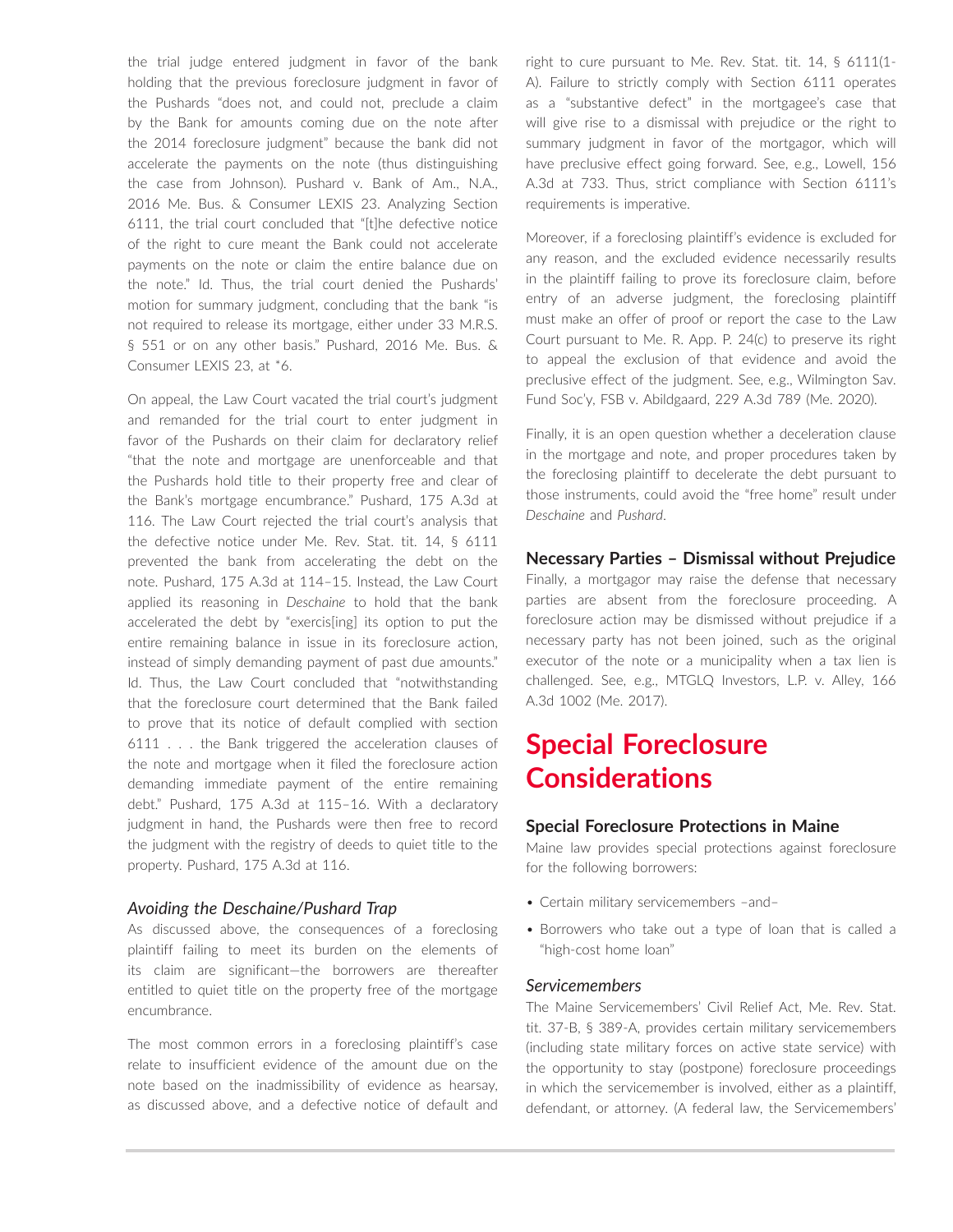Civil Relief Act, 50 U.S.C. § 3901 et seq., provides comparable protections for military servicemembers who are facing foreclosure.)

# *High-Cost Home Loans*

Protections for high-cost loans are found in Maine's statutory truth in lending provisions of the Maine Consumer Credit Code, Me. Rev. Stat. tit. 9-A, § 8-501 et seq. High-cost loans are defined as those that have particular characteristics and the annual percentage rate or points and fees exceed certain amounts. Me. Rev. Stat. tit. 9-A, § 8-506(H). For these loans, Maine law imposes certain restrictions on lenders. For example, among other restrictions, the lender cannot charge a prepayment penalty and cannot make a high-cost mortgage loan without first receiving certification from a counselor with a thirdparty, nonprofit organization approved by the U.S. HUD, a housing financing agency of this state or the Department of Professional and Financial Regulation, Bureau of Consumer Credit Protection that the borrower has received counseling on the advisability of the loan transaction. Me. Rev. Stat. tit. 9-A, § 8-506(2). If the lender violates the law, the borrower may bring suit for injunctive relief, actual and punitive damages, statutory damages, and further recover costs and reasonable attorney's fees. Me. Rev. Stat. tit. 9-A, § 8-506(6).

Section 8-506 does not apply to any supervised financial organization as defined in Section 1-301(38-A) or to the Maine State Housing Authority. Me. Rev. Stat. tit. 9-A, § 8-506(7).

# **Federal Law – Special Foreclosure Considerations**

*Federal Jurisdiction – Diversity Jurisdiction*, 28 U.S.C. § 1332

Given some of the Law Court decisions unfavorable to foreclosure plaintiffs during the past decade, for example, with respect to the application of the business records exception under Me. R. Evid. 803 (6) (discussed above in Commencement of the Foreclosure Action), foreclosure filings in federal court where diversity jurisdiction exists under 28 U.S.C. § 1332 have been on the rise. According to PACER, the following reflects foreclosure actions filed in the U.S. District Court for the District of Maine:

- 2013: 5 filings
- 2014: 5 filings
- 2015: 4 filings
- 2016: 31 filings
- 2017: 28 filings
- 2018: 35 filings
- 2019: 162 filings
- 2020: 43 filings (moratoria in effect due to COVID-19 pandemic)

Burford Abstention *Residential Mortg. Loan Trust 2013-TT2* v. Lloyd, 183 F. Supp. 3d 189 (D. Me. April 29, 2016)

It is an open question to what extent, if at all, the Foreclosure Diversion Program statutory requirements and rules outlined in Me. R. Civ. P. 93 must be followed if a lender files its foreclosure action in federal court. For the time being, however, the Maine federal court has rejected the suggestion it should abstain from exercising jurisdiction over foreclosure cases given the comprehensive scheme created by the Legislature through the Foreclosure Diversion Program.

In 2016, in *Residential Mortg. Loan Tr. 2013-TT2*, after Residential Mortgage filed its complaint in federal court seeking to foreclose on the mortgage, Lloyd responded by filing a motion to dismiss, arguing that the federal court should abstain under the principles enunciated by the Supreme Court in Burford v. Sun Oil Co., 319 U.S. 315, 320 (1943). (See Residential Mortg. Loan Trust 2013-TT2 v. Lloyd, 183 F. Supp. 3d 189, 190 (D. Me. April 29, 2016).) Lloyd argued, with supporting evidence in the form of affidavits and requesting the court to take judicial notice of certain other facts related to the program, that the "Maine Legislature and Judiciary [] create[d] a comprehensive framework for foreclosure cases in Maine," which were "impossible to replicate in the federal system." Lloyd, 183 F. Supp. 3d at 190–91.

Judge Brock Hornby of the District Court for the District of Maine denied Lloyd's motion on abstention grounds. After reviewing Supreme Court and First Circuit precedent, Judge Hornby stated that "federal courts have a virtually unflagging obligation . . . to exercise the jurisdiction given them," and that *Burford* abstention is only for "exceptional circumstances." Lloyd, 183 F. Supp. 3d at 194 (quoting Chico Serv. Station Inc. v. Sol Puerto Rico Ltd., 633 F.3d 20, 29 (1st Cir. 2011)). Such exceptional circumstances exist "when the matter before the federal court involves a state administrative scheme or the review of substantive orders from state administrative agencies." Id. The Foreclosure Diversion Program, in contrast, is a construct of the judicial branch—not an administrative proceeding. Judge Hornby stated:

I would be delighted to leave Maine home foreclosures to the state courts, and I am sympathetic to the defendant's judicial and public policy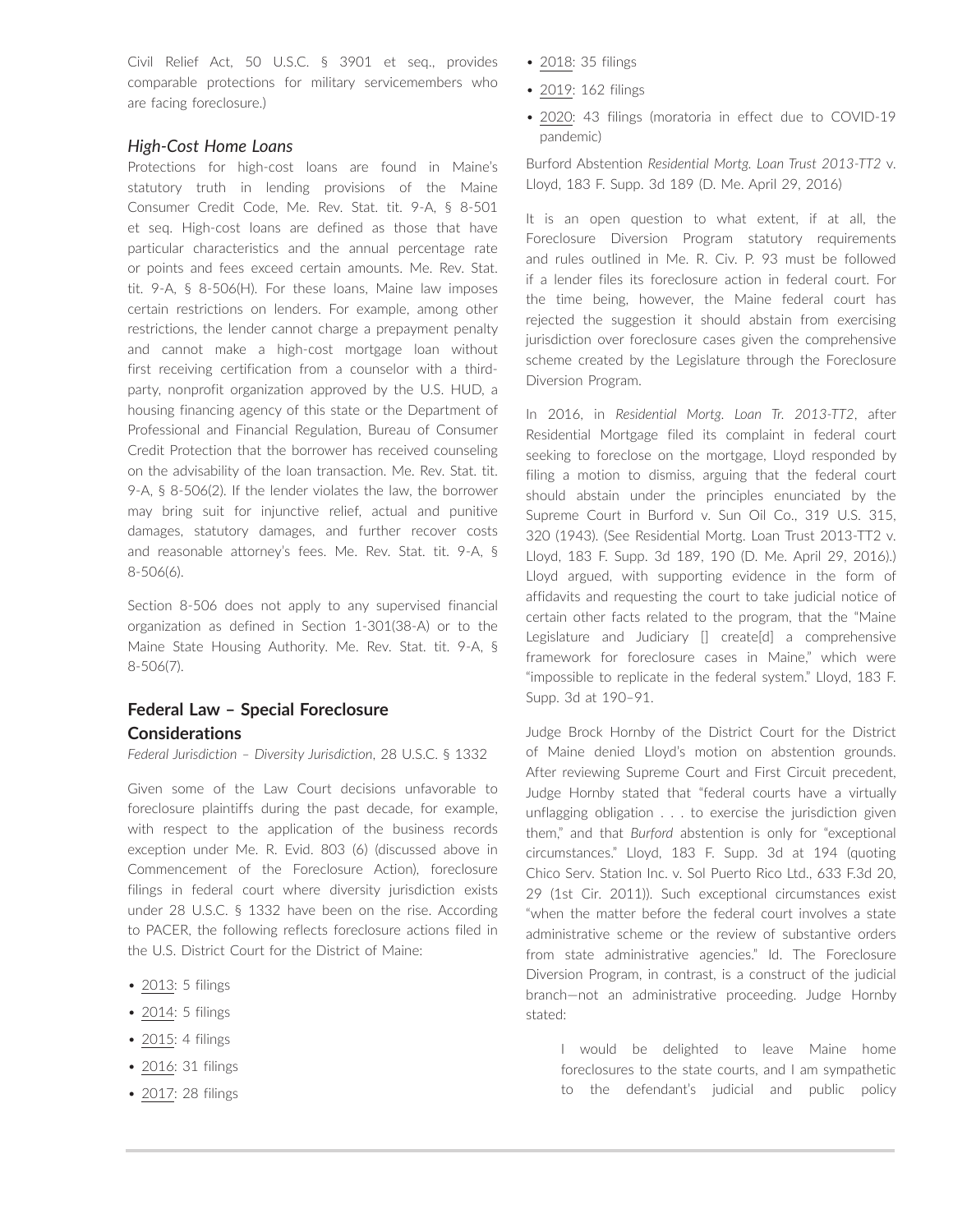argument—it is clear that the mediators in Maine's Foreclosure Diversion Program have been trained and have developed specialized knowledge in this area of law. Absent explicit waiver by the defendant homeowner, mediation is required, M.R. 93(c), (m), and Maine's trial courts have accumulated a body of case law, developing rapidly, to determine when financial institutions are mediating in good faith, as required by Maine Rule of Civil Procedure 93(j), and if not, have ordered appropriate sanctions . . . .

Nevertheless, at the end of the day, Maine has chosen to have a foreclosure system that uses court lawsuits, not administrative proceedings, and when the parties to a lawsuit are diverse in their citizenship, the Constitution and Congress have chosen to give federal courts jurisdiction (if the jurisdictional amount in controversy is satisfied). U.S. Const. art. III, § 2; 28 U.S.C.A. § 1332.

Lloyd, 183 F. Supp. 3d at 195. Judge Hornby acknowledged that "the First Circuit has questioned whether a 'comprehensive framework' established by a state to handle a certain area of law, in and of itself, 'creates a state administrative agency, as opposed to a judicial structure, to which deference under Burford may be paid,'" Lloyd, 183 F. Supp. 3d at 195–96 (quoting Fragoso v. Lopez, 991 F.2d 878, 883 (1st Cir. 1993)), "or whether certain state 'schemes' could be 'analogized to an agency' for purposes of applying the Burford doctrine," Lloyd, 183 F. Supp. 3d at 196 (quoting Sevigny v. Empls. Ins. of Wausau, 411 F.3d 24, 28 (1st Cir. 2005)). Nevertheless, absent a determination by the Supreme Court or the First Circuit on those issues, Judge Hornby determined it was his constitutional duty to exercise jurisdiction over the case.

There was no interlocutory appeal taken by Lloyd from the dismissal of the motion to dismiss, and the issue about whether *Burford* abstention would be appropriate in these circumstances has not been revisited since by the Supreme Court or the First Circuit.

*Truth in Lending Act –* 12 C.F.R. § 1024.41

The federal Truth in Lending Act (TILA), 15 U.S.C. § 1601 et seq., was enacted in 1968 and implemented Regulation Z (12 C.F.R. § 1026.1 et seq.), effective in 1969. TILA creates loss mitigation procedures that certain lenders are required to follow depending on the type of loan at issue and the number of loans the lender makes, as well as when a borrower requests a loss mitigation application. 12 C.F.R. § 1024.41. The TILA requires notification to the borrower regarding loss mitigation options and deadlines for providing such notices. The appendix to 12 C.F.R. § 1024.39 contains model clauses that can be included in the notice to the borrower. See [TILA Appendix](https://www.consumerfinance.gov/policy-compliance/rulemaking/regulations/1024/MS4/) to Part 1024—Model Clauses for the Written Early Intervention Notice.

For delinquent loans on a primary residence, the TILA notice must include:

- A statement encouraging the borrower to contact the lender or servicer
- A telephone number to access servicer personnel assigned and the servicer's mailing address
- If applicable, a statement providing a brief description of examples of loss mitigation options that may be available from the servicer
- If applicable, either application instructions or a statement information the borrower how to obtain more information about loss mitigation options from the servicer –and–
- The website to access either the Bureau list or the U.S. HUD list of homeownership counselors or counseling organizations, and the HUD toll-free telephone number to access homeownership counselors or counseling organizations

12 C.F.R. § 1024.39(b). Lenders should confirm that any required notices regarding available loss mitigation options under the TILA have been presented to the borrower prior to filing the foreclosure complaint.

#### *HUD*

As a mortgage is security for a debt obligation, prior to bringing a foreclosure action, it is imperative that the lenders' counsel review the mortgage and promissory note or other security instrument to ensure compliance with any contractual pre-suit requirements contained in these documents. In particular, many of these instruments have HUD requirements, which are beyond the scope of this practice note. See [HUD's website](http://www.hud.gov/) for more information about HUD and its programs.